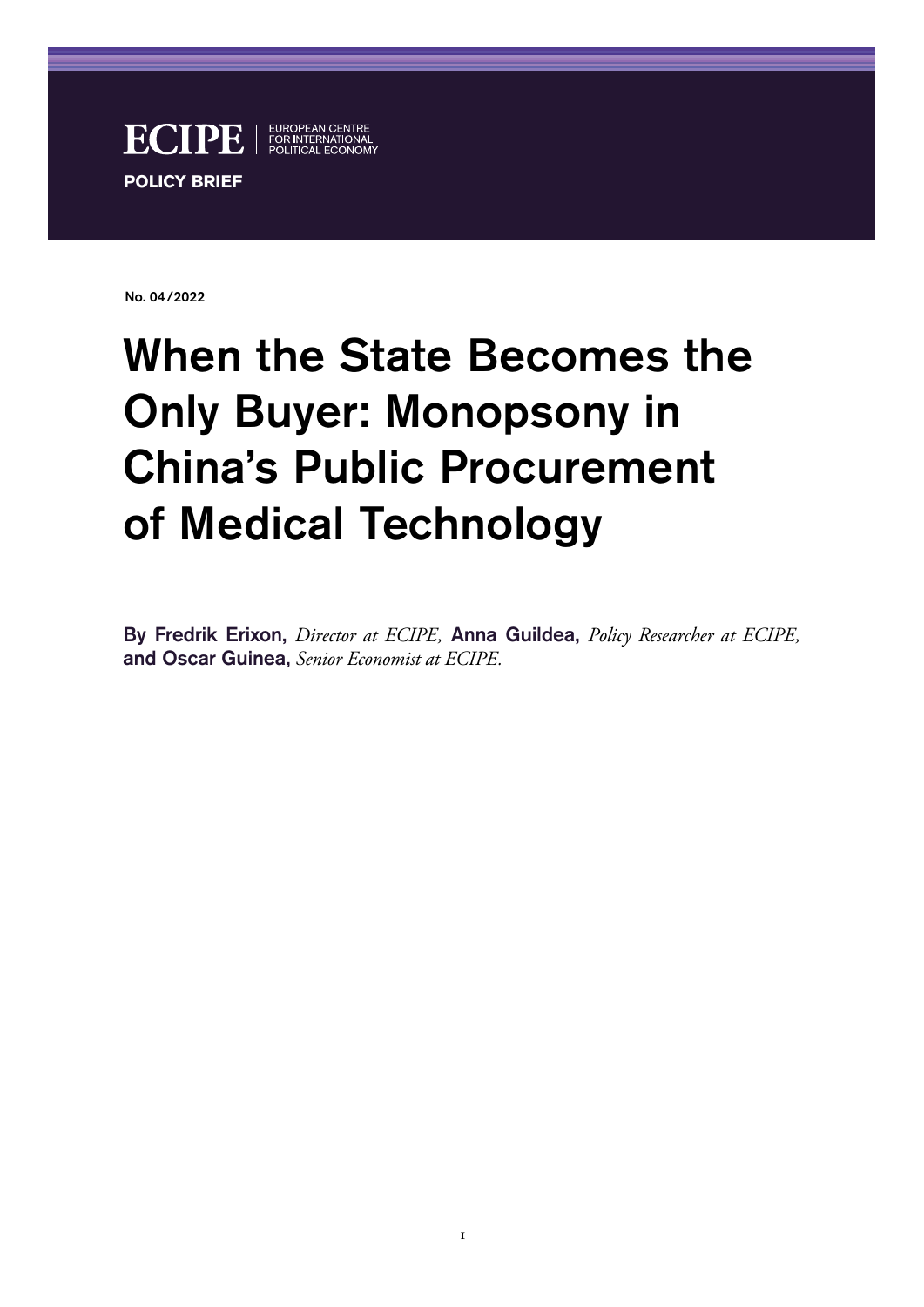#### EXECUTIVE SUMMARY

China's centralised state procurement policies are moving the Chinese market of medical technologies in a monopsonistic direction. A monopsony means that a single buyer exerts strong power to move the market to its favour by gradually cutting prices and setting terms for producers that are extortionary. It is equivalent to a monopoly – with the only difference being that in a monopsony, it is the single buyer that acts in a marketpredatory manner. Ultimately, a monopsonistic market empowers the buyer to capture most of the financial rewards from a contract. Competition gets undermined because a vibrant market also requires competition between buyers and, over time, fewer firms will be able to supply the procured goods at terms that are set by the single buyer.

This shift towards monopsony does not happen overnight, it is a process that builds on a number of steps that tilts the balance of power in favour of the buyer. First, there is a concentration of buyers, sometimes down to a single buyer – such as the state. This concentration of buyers acts to extract value from sellers by creating pressure to reduce and converge prices. Buyers in monopsonistic conditions may also add other objectives to their agenda, using their monopsonistic position to abuse the market. For example, political objectives may be in place, which can include discrimination against foreign companies or corruption. Finally, there is a consolidation of the market, with fewer suppliers overall, and a focus on price rather than innovation.

Several characteristics of a market could be indicative of a monopsony.

One of these indicators is the price. In the case of the Chinese market for medical technology, price reductions have been sustained across medical devices, with price cuts exceeding 90 percent in some medical products. When the buyer's primary focus is to reduce prices, the risk is that lowquality products will drive out highquality products. Another indicator is price convergence: the idea that one price should apply to the whole market. Price convergence can be observed as the distance between the average and maximum price reduction offered by companies. The small differences seen in the Chinese procurement of medical technologies for these two indicators indicates that prices are converging downwards. Forcing a convergence of prices breaks with natural market behaviour and overall leads to a market with fewer participants. In a monopsony, the buyer tends to capture the dominant part of the market value of the product, which squeezes the margins of sellers. Over time, this leads to fewer competitors as only a few companies can survive under such conditions. These dynamics have real consequences: the number of winning companies in the procurement of medical technology per one million people in China is substantially lower than in the EU. In addition to a reduced reliance on multiple suppliers, the Chinese<br>centralised state procurement procurement reinforces China's industrial policy to support Chinese firms growing their domestic market shares to the detriment of non-Chinese companies. These are the consequences of a market that is increasingly taking a monopsonistic form

Public procurement does not have to follow the Chinese recipe of centralised state procurement. There is a substantial body of evidence, research, and studies that recommend specific procurement policies that tackle the monopsonistic tendencies embedded in public<br>procurement markets. These procurement recommendations emphasize the importance of competition without lowering the number of firms in the market, underlining the need for a long-term view on how the market delivers continuous innovation. The danger for China is that monopsony will collapse the future market by making it less attractive for companies to innovate and compete.

Chinese centralised state procurement and the move towards monopsony will not go unnoticed. These policies clearly breach basic principles and norms of international exchange, and how governments should behave to avoid a distortion of competition. First, Chinese centralised state procurement favours the Chinese medical technology industry to the detriment of non-Chinese companies. Second, given the low prices achieved in Chinese centralised state procurements, there is a risk that firm's margins are severely cut, putting a lid on global spending on R&D. The EU and the US should coordinate their policies to counter the monopsonistic .<br>tendencies of the Chinese market of medical technologies. Their markets for medical technologies are significantly larger than the Chinese market and Chinese companies rely on the US and the European market to maintain their growth. The EU-US Trade and Technology Council (TTC) offers a setting to take these discussions forward and agree on policies to counter Chinese market distortions.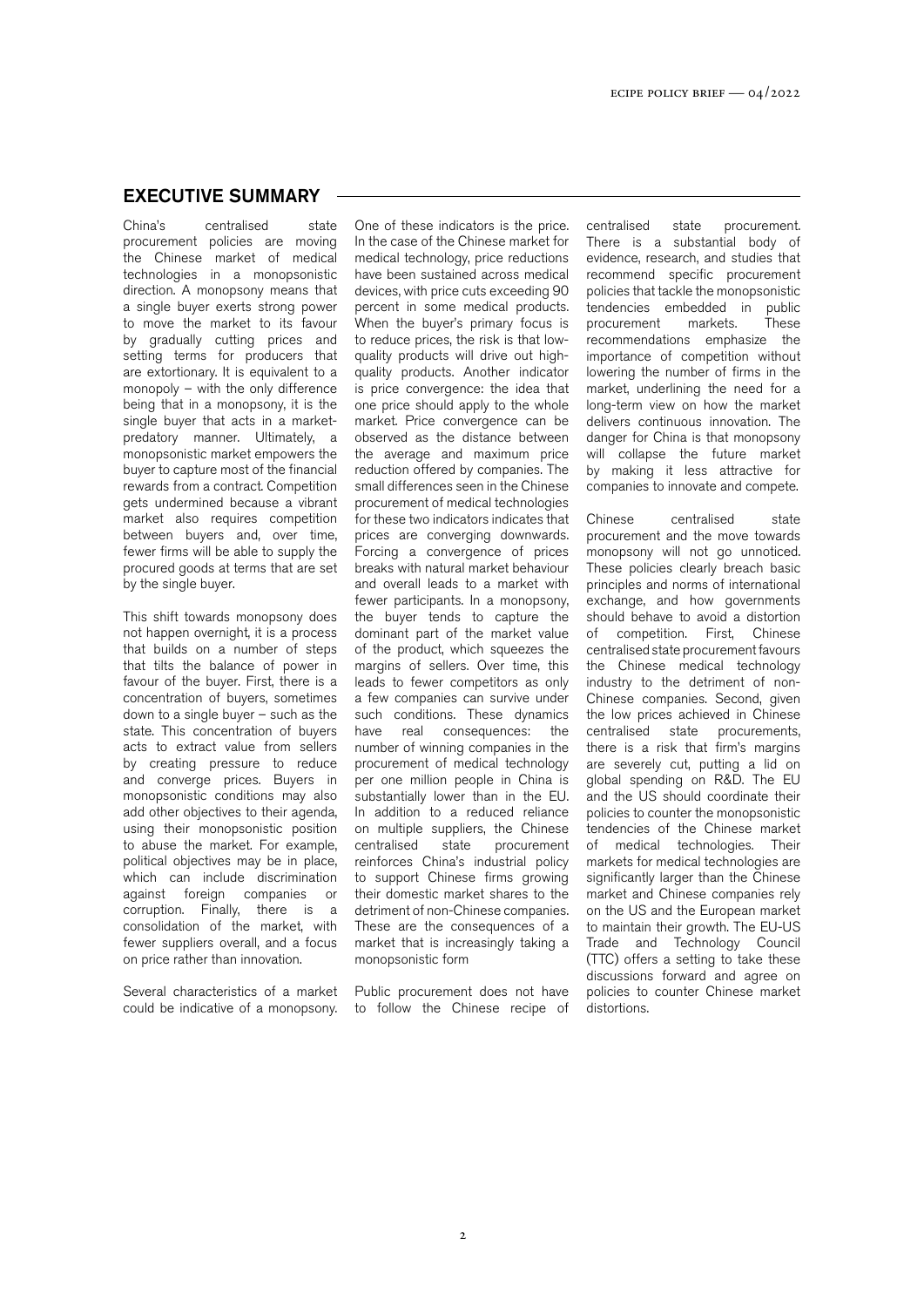#### 1. INTRODUCTION

China's market for medical technology is going through a period of profound change. The market is growing fast as the average age of the Chinese population is increasing and people demand more healthcare. Its rapid economic growth in the past 30 years has also created the economic space for growing expenditures in healthcare – leading to better opportunities to increase innovation and competition by attracting more companies to supply critical medical technologies like stents, pacemakers, and orthopaedics. However, Beijing and provincial governments are also engineering the market to benefit Chinese manufacturers of medical technology, and the conditions for open and transparent competition have deteriorated sharply in recent years. Foreign companies are finding that their chances to compete freely and fairly are shrinking.

A previous paper documented China's new policies for the medical technology sector, and what those policies entail for foreign sales in China<sup>1</sup>. In the last decades, China's imports of medical devices have grown robustly. On the back of vibrant innovation, firms from America, Europe<sup>2</sup> and elsewhere have not just followed the growth of Chinese demand for medical devices – they have also increased their share of Chinese imports. Now, however, this market is at risk of being gradually closed off for them as Beijing has embraced several types of policies that advantage local firms at the expense of foreign firms, innovation, and patient outcomes.

China's ambition to grow its own medical technology sector encompasses many different policies. The country's long-term 'made-in-China' ambition is to have local firms take up the lion's share of the market for medical devices by 2030, and this ambition is supported by a programme of policies that amount to import-substitution policy. Accessing the Chinese market for medical devices has never been easy but it has become increasingly challenging in recent years. Direct financial support, tax benefits, R&D support, local content requirements, opaque approval systems, and other forms of advantages to domestic MedTech producers are now becoming major drivers for the behaviour and development of the Chinese medical device market. China's Fourteenth Five-Year Plan and the country's new economic model of 'dual circulation' reinforces this trend. Last year, a memo from the central government called for a sharp move towards local content requirements for 137 MedTech goods, which in the future should have  $100$  percent local content<sup>3</sup>.

<sup>&</sup>lt;sup>1</sup> Erixon, F., Guildea, A., Guinea, O., & Lamprecht, P. (2021). China's public procurement protectionism and Europe's response: The case of medical technology (No. 12/2021). ECIPE Policy Brief.

<sup>2</sup> Unless specified, Europe refers to the European Union

<sup>&</sup>lt;sup>3</sup> Ministry of Finance and Ministry of Industry and Information Technology (2021, May 14), "Notice regarding the publication of Auditing Guidelines for Government Procurement of Imported Products". Memorandum No. 551.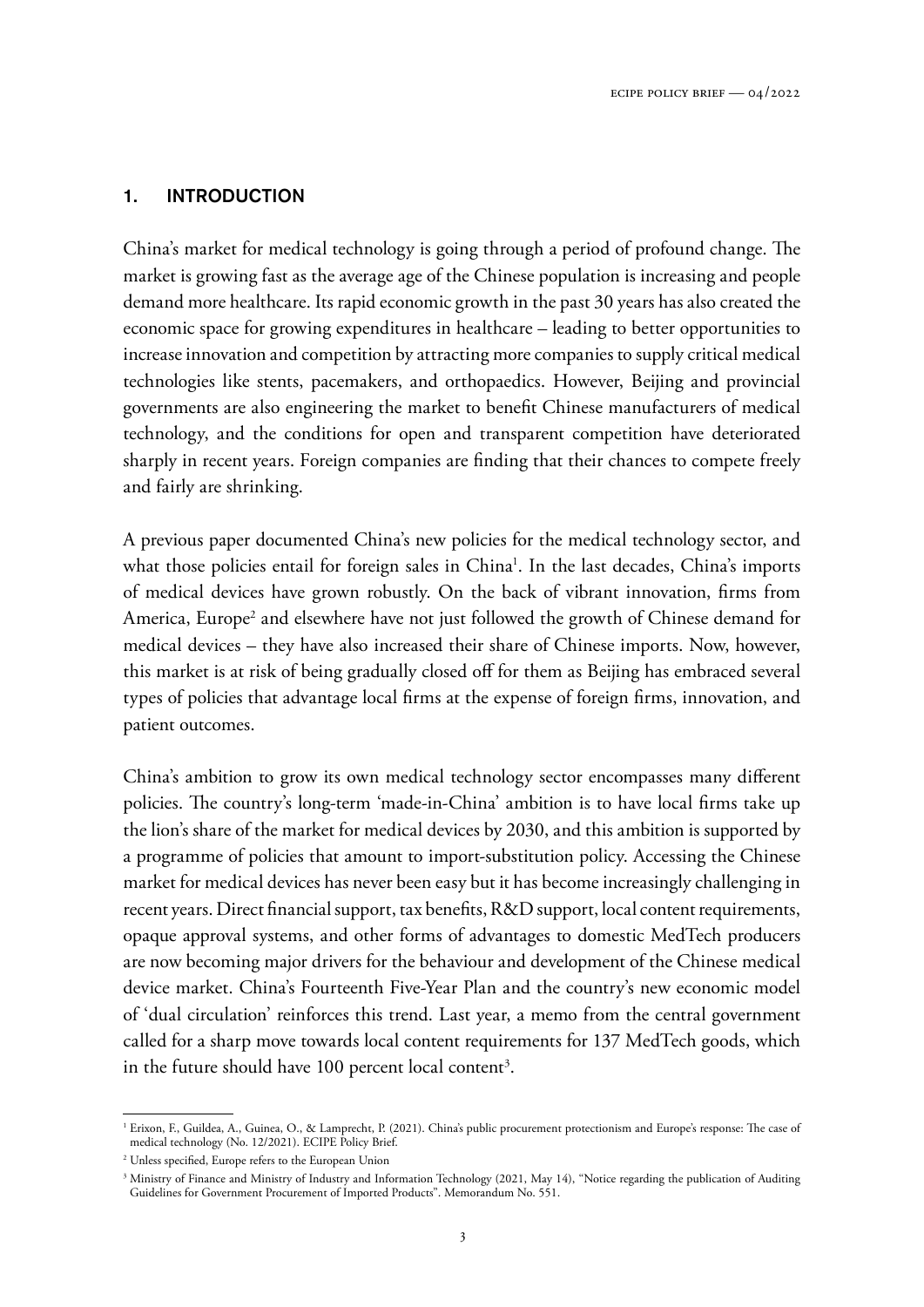China has also changed its procurement of medical technologies with a policy that makes the market centralised and state-oriented. Launched in 2019, centralised state procurement has distorted the procurement market by mandating extreme price cuts – going up to 90 percent – and reducing the scope for fair competition. It started with local procurements of certain medical technologies, with policy then escalating to the central level. This procurement policy is gradually squeezing foreign firms out of the Chinese market. As a result, China's new procurement policy has also had a significant impact on China's imports of medical devices: a 1.3 billion euro trade deficit for China in medical technology products in 2019 turned into a 5.2 billion euro surplus in 2020. The change has been even more stark for products that have been subject to centralised state procurement. Moreover, in Africa, Asia and Latin America, competitive American and European manufacturers are now confronted with competition from Chinese MedTech companies that have the backing of the Chinese state. The competitive distortions in the Chinese market are now spilling over to the global market: China is exporting market distortions.

In this paper, we will take a closer look at how China's overall ambitions and policies for the medical-technology sector will have an impact on competition. There is already a clear trend towards monopsony in China's procurement market for MedTech goods. The risk is that this trend will accelerate in the next couple of years as new industrial, procurement and localisation policies in China are introduced and take effect.

A monopsony means that a single buyer exerts strong power to move the market to its favour by gradually cutting prices and setting terms for producers that are extortionary. It is equivalent to a monopoly – with the only difference being that in a monopsony, it is the single buyer that acts in a market-predatory manner. Ultimately, a monopsonistic market empowers the buyer to capture most of the financial rewards from a contract: the suppliers will not be able to make much of a profit. Competition gets undermined because a vibrant market also requires competition between buyers. Furthermore, over time competition will be diminished even more because few firms can supply the procured goods at terms that are set by a single buyer – unless they have other financial backing from the procuring government. Therefore, innovation will be damaged because the profits that companies make from their current sales are used to support investment in new and better medical technologies in the future. Without profits from its current stock of products, manufacturers will not invest in new products.

This paper tracks the monopsonistic trend of the Chinese market in the procurement of medical technology. It also points to policies in other regions that China could take inspiration from to avoid that centralised state procurement becomes a race to the bottom. Other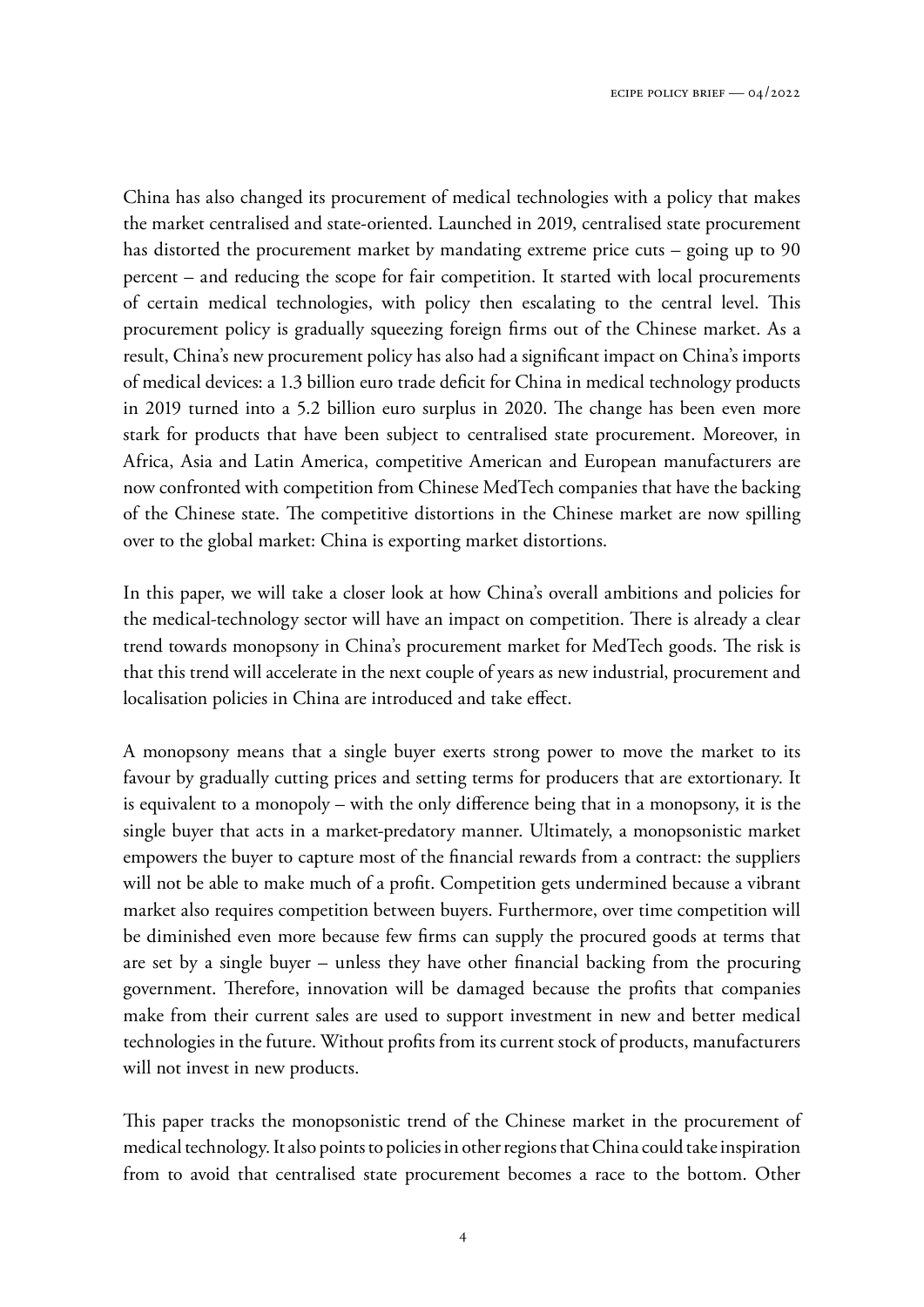countries also rely on systems of medical-technology procurement that have concentration on the buyer side. However, many of these countries acknowledge that buyer concentration can limit competition and ultimately deprive patients of better healthcare, and therefore they organise procurement in such a way that allows for dynamic competition.

Chinese centralised state procurement and the move towards monopsony will not go unnoticed. These policies clearly breach basic principles and norms of international exchange, and how governments should behave to avoid a distortion of competition. Previously, we presented policy recommendations for EU policymakers to address these practices, as well as engage with China to resolve them<sup>4</sup>. Among these policies we highlighted the EU International Procurement Initiative (IPI). The EU IPI has been agreed between the European Parliament and the Council, and the regulation is expected to be approved in 2022<sup>5</sup>. Once approved, the European Commission can use the IPI to pressure Beijing to agree on free and fair terms of competition in the procurement of medical devices. If China does not accept that, it will lose market access in the EU.

European action against Chinese discriminatory procurement practices will carry a higher chance of success if it is discussed and agreed with the US. The EU-US Trade and Technology Council (TTC) offers a setting for these discussions. The MedTech industry is an important sector in the EU and the US, and companies on both sides of the Atlantic are similarly affected by the deteriorating policy environment in China. Although still at its inception, the TTC has organised ten working groups on trade and technology related subjects that include the goal to "address non-market, trade-distortive policies and practices [...] and explore ways to combat the negative effects of such policies and practices in third countries"<sup>6</sup> . Including Chinese centralised state procurement and the country's move towards monopsony in the procurement of medical devices in China in the TTC would be benefit both sides. It would align EU and US policies, offering a stronger counterweight to Chinese discriminatory procurement and industrial policies.

Size matters in the procurement of medical technology. The combined value of the EU and US markets is substantially higher than the value of the Chinese market. In 2020, the Chinese market for medical technology was equal to \$29 billion while the combined EU

<sup>4</sup> Erixon, F., Guildea, A., Guinea, O., & Lamprecht, P. (2021). China's public procurement protectionism and Europe's response: The case of medical technology (No. 12/2021). ECIPE Policy Brief.

<sup>5</sup> European Parliament Press Release (2022). French Presidency briefs the European Parliament's committees on its priorities. Accessed at: [https://www.europarl.europa.eu/news/pt/press-room/20220119IPR21311/french-presidency-briefs-the-european-parliament-s-commit](https://www.europarl.europa.eu/news/pt/press-room/20220119IPR21311/french-presidency-briefs-the-european-parliament-s-committees-on-its-priorities)[tees-on-its-priorities](https://www.europarl.europa.eu/news/pt/press-room/20220119IPR21311/french-presidency-briefs-the-european-parliament-s-committees-on-its-priorities)

<sup>6</sup> EU-US Trade and Technology Council Inaugural Joint Statement (the Pittsburgh Statement), Brussels, 29 September 2021. Available at: [https://ec.europa.eu/commission/presscorner/detail/en/STATEMENT\\_21\\_4951](https://ec.europa.eu/commission/presscorner/detail/en/STATEMENT_21_4951)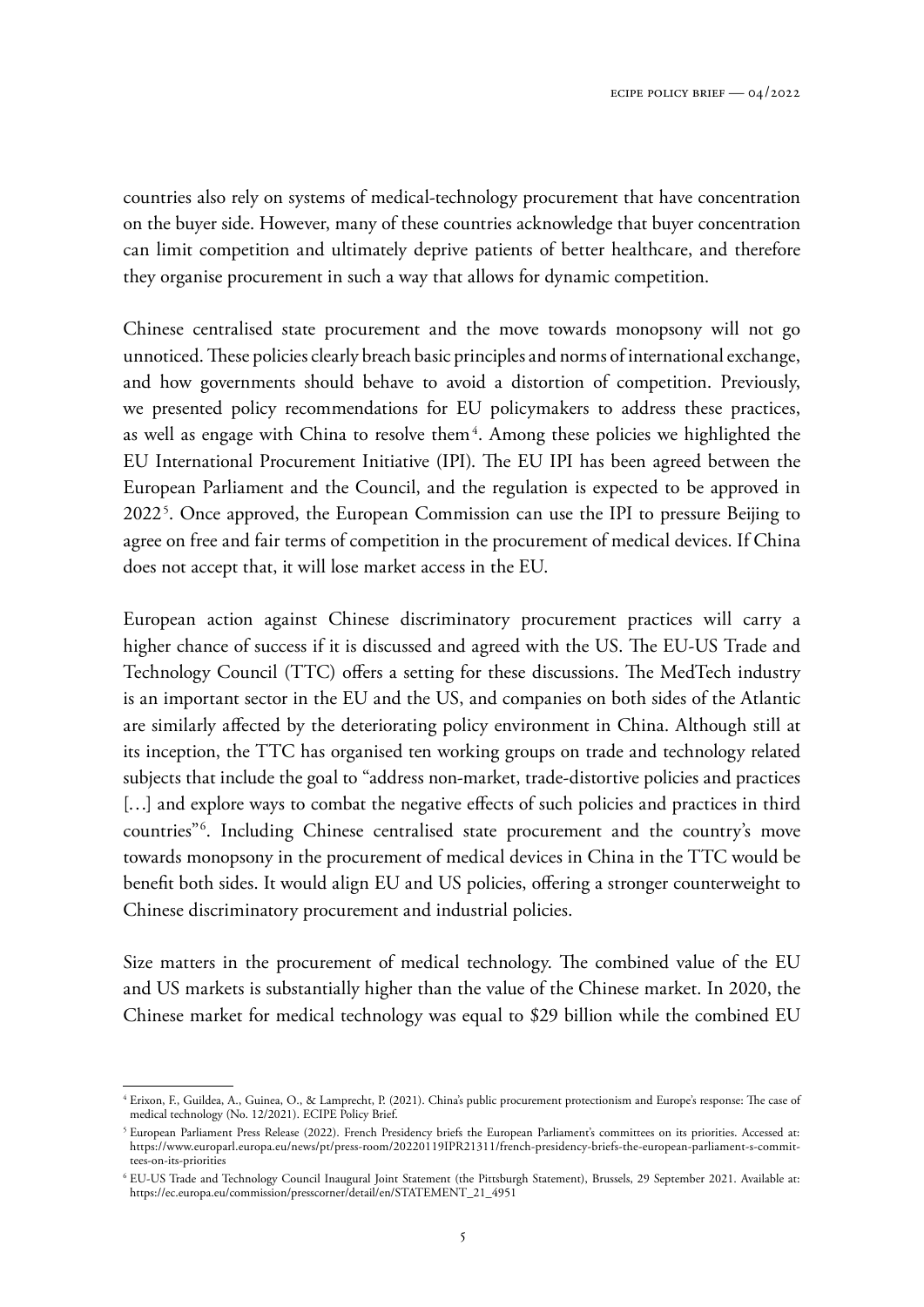and US market was almost ten times larger at around \$278 billion<sup>7</sup> . Market size is important because the Chinese MedTech industry still relies on the rest of the world for its continuous growth. Chinese exports of medical devices have skyrocketed, partly, but not only, as a result of Chinese exports of COVID-19 medical goods. In 2020, the EU and the US represented 45 percent of Chinese exports of medical technology. On the other hand, for European and US companies, China represented 7 percent of their exports. In medical technologies, EU and US markets are more important for Chinese companies than vice-versa.

Putting a break on Chinese discriminatory practices in the procurement of medical devices will not stop the market distortions brought by monopsony. With or without discrimination against foreign firms, the aim of the monopsonistic buyer is to extract the largest surplus of every transaction. When the monopsonistic buyer wants to achieve the lowest possible price, margins are reduced, and the market is drained of resources needed to pay for R&D and innovation. This has consequences for the market and ultimately for the quality of healthcare. In part, due to the size of its market, foreign companies rely on their sales in China to support their R&D spending in some measure. If resources for R&D are reduced, overall spending on R&D in the MedTech sector will decrease and foreign companies may stop selling their latest products in China. This will have negative consequences for global innovation in medical technologies and Chinese healthcare. Therefore, the Chinese state has a direct responsibility to maintain a vibrant market that promotes competition and innovation.

In chapter two, we will take a closer look at monopsonies and how such markets evolve. We define what monopsony is and we set the conditions that underpin the movement towards monopsony. This chapter also presents examples of markets around the world which are increasingly showing monopsonistic features. Chapter three applies the framework developed in chapter two to the market of medical technologies in China. It starts by describing the main features of this market and the extent to which centralised procurement and Chinese industrial policy have shaped the way this market operates. Having demonstrated how the Chinese market of medical technology is moving towards monopsony, chapter four explains that such a policy is neither inevitable nor desirable. This chapter presents good procurement practices in the medical technology sector developed by international organisations and the European Union, and how their recommendations stand in stark contrast with current Chinese policies. Finally, Chapter five concludes with a summary of the main findings of the study.

<sup>7</sup> Fitch Solutions, 2021, Worldwide Medical Devices Market Factbook, Medical devices total sales. Sales for the in vitro diagnostic sector were not included.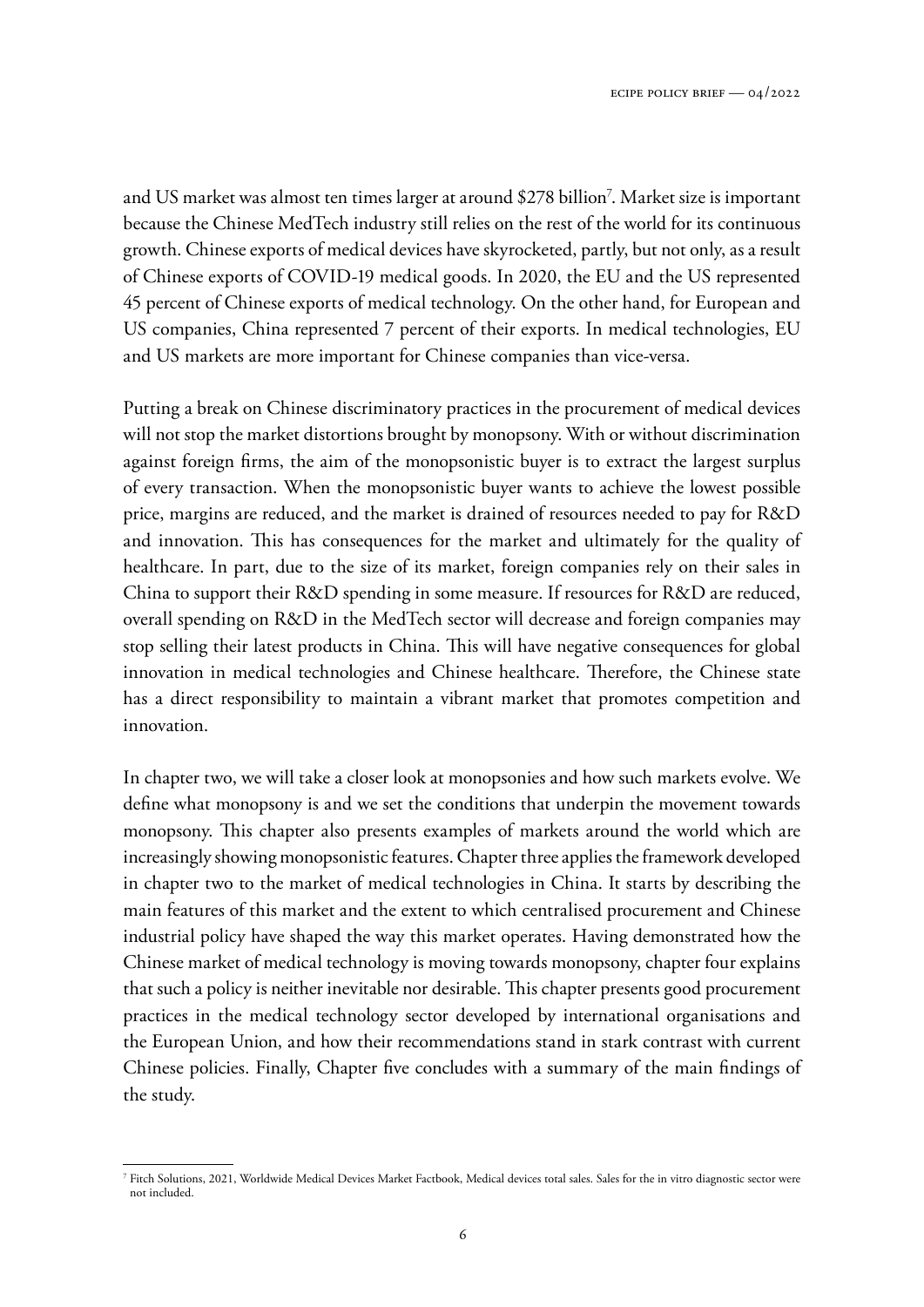# 2. MONOPSONISTIC MARKETS

# *2.1. What is monopsony?*

While the term 'monopoly' is widely used and understood, not many people are familiar with the concept of 'monopsony'. While monopolies describe a market with a single supplier, monopsonistic conditions arise when a body, such as the state, makes itself the only buyer in a sector and uses that position to rig the market in its favour, for instance by demanding extreme price reductions. In a monopsony, the buyer can easily set the terms for the market so that it could capture the dominant part of the market value of the purchased goods.

In recent times, we have witnessed a new wave in the rise of markets that are moving towards monopsonies. Some governments have had successful experiences with concentrating their buying power, such as vaccine purchasing by the EU. These positive experiences have encouraged other initiatives such as the proposal to buy gas in bulk at the EU level to build EU strategic reserves and lower energy prices<sup>8</sup>. This new trend has been occurring within wider changes that we are seeing at the moment, as many states implement policies that move away from open-economy rules toward geopolitical or strategic trade protection. Overall, there has been an increasing role of state power in international trade, with many governments hesitating about being dependent on the supply from other countries.

However, as this paper will show, government strategies to pursue monopsony are neither cost-free nor risk-free. While we have established and upheld rules against monopolies, we also have rules against monopsony that are of equal importance. Many countries run policies that tilt in the direction of monopsony – particularly in public procurement – but often acknowledge that strong market power for the buyer comes with costs and risks that should be addressed. For instance, procurement agencies in Europe for medical technologies have the political space to negotiate about prices that reflect the value of the product. They have the mandate to pay for innovation and the desire to ensure dynamic competition. By contrast, the danger of monopsonistic behaviour is that it will collapse the future market by making it less attractive for companies to innovate and compete.

<sup>8</sup> Reuters (2021, September 23rd) 'Factbox: European grapples with surging power and gas prices.' Reuters. Accessed at: [https://www.reuters.](https://www.reuters.com/business/energy/europe-tries-soften-blow-surging-power-gas-prices-2021-09-22/) [com/business/energy/europe-tries-soften-blow-surging-power-gas-prices-2021-09-22/](https://www.reuters.com/business/energy/europe-tries-soften-blow-surging-power-gas-prices-2021-09-22/)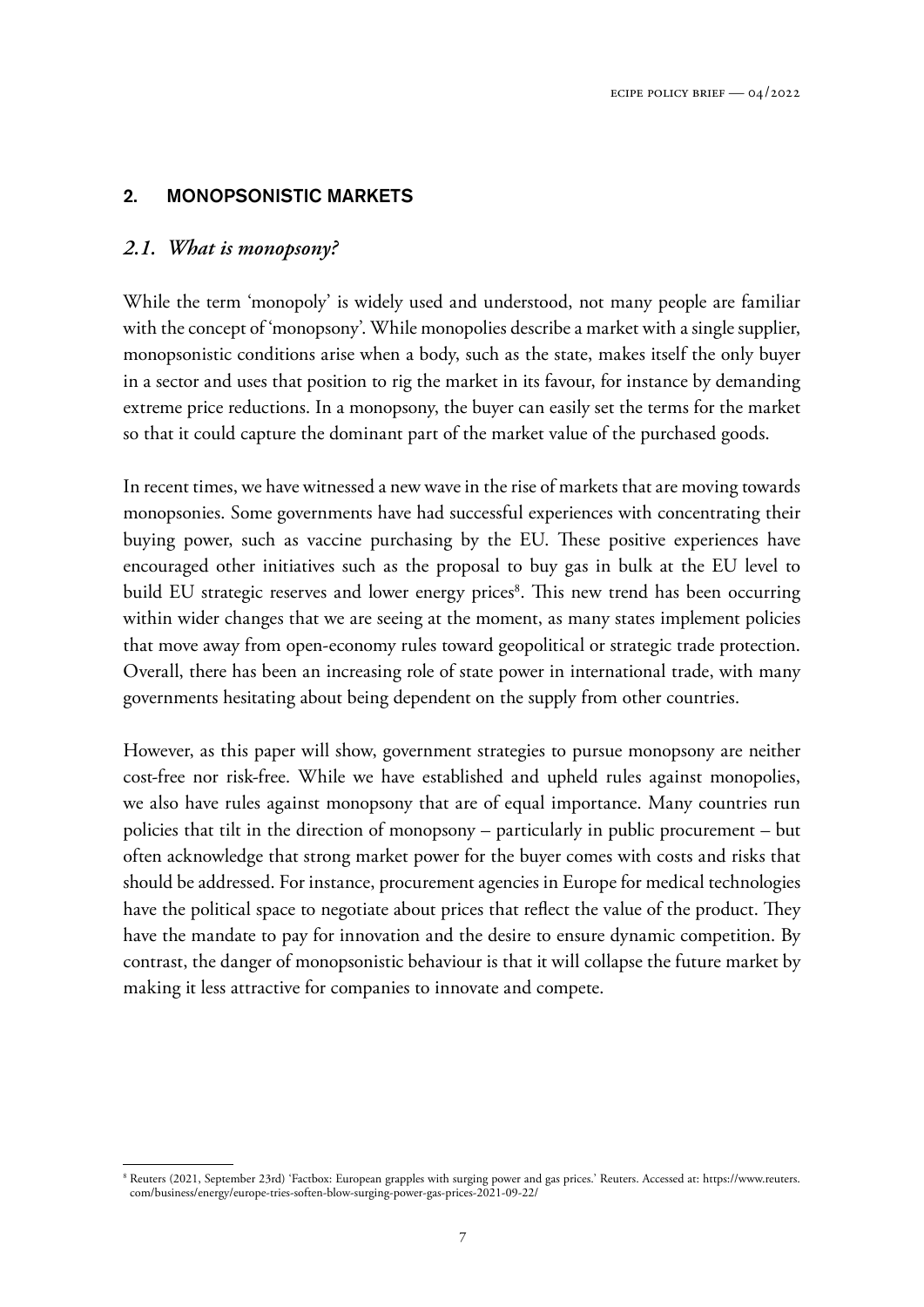# *2.2. Examples of monopsony across markets and countries*

An example of a monopsonistic market would be the retail sector, which has witnessed increasing consolidation among supermarkets<sup>9</sup>. Supermarkets buy from food producers and sell those products to consumers. To get better prices from their suppliers, supermarkets organise themselves in buying groups. These buying groups are national and international alliances of retailers that centralise their procurement to get better deals out of their providers. The four largest buying groups control 82 percent of the market in the Netherlands, 85 percent in Austria, 86 percent in Spain, 90 percent in Germany, and 100 percent in Finland<sup>10</sup>.

The monopsonistic power of these buying groups has not gone unnoticed. Regulators and lawmakers acknowledged the negative impacts that this concentration of buying power – the first step towards monopsony – could have on the functioning of the market. Competition authorities in the UK, Germany, the Netherlands, Austria, Spain, and Finland started several investigations while the European Parliament adopted a declaration in 2008 requesting the European Commission to address "the abuse of power by large supermarkets operating in the European Union."<sup>11</sup>

In 2019, the European Union adopted the Unfair Trading Practice Directive in business-tobusiness relationships in the agricultural and food supply chain.<sup>12</sup> The clue of the Directive is in the name as it came with the recognition that there was a problem in the sector arising from the imbalance of power between few and large buying groups and the numerous smaller suppliers. The abuse of monopsonistic power from supermarkets on their suppliers was such that the practices banned by the Directive would be inconceivable in any healthy business relationship. For instance, the Directive banned buyers from unilaterally changing terms of a supply agreement; requiring payments from suppliers that are not related to the sale of the agricultural and food products of the supplier; requiring suppliers to pay for the deterioration or loss of agricultural and food products that occurs on the buyer's premises; or the prohibition that the buyer threatens to carry commercial retaliation against the supplier if the supplier exercises its contractual or legal rights.

<sup>9</sup> Other examples of monopsonistic markets across different countries include the US aerospace industry throughout the 1970s, the power generation market in the US prior to the passing of the 'Energy Policy Act' in 1992, which opened up and organised regulated wholesale power markets.

<sup>&</sup>lt;sup>10</sup> European Central Bank (2014). Retail market structure and consumer prices in the euro are. See Table 4. Market share by country and buying group.

<sup>11</sup> Declaration tabled by Caroline Lucas (Verts/ALE/UK), Gyula Hegyi (PSE/HU), Janusz Wojciechowski (UEN/PL), Harlem Désir (PSE/FR) and Hélène Flautre (Verts/ALE/FR) pursuant to Rule 116 of the European Parliament's Rules of Procedure, EP reference number : DCL-0088/2007 / P6-TA-PROV(2008)0054.

<sup>&</sup>lt;sup>12</sup> Directive (EU) 2019/633 of the European Parliament and of the Council of 17 April 2019 on unfair trading practices in business-to-business relationships in the agricultural and food supply chain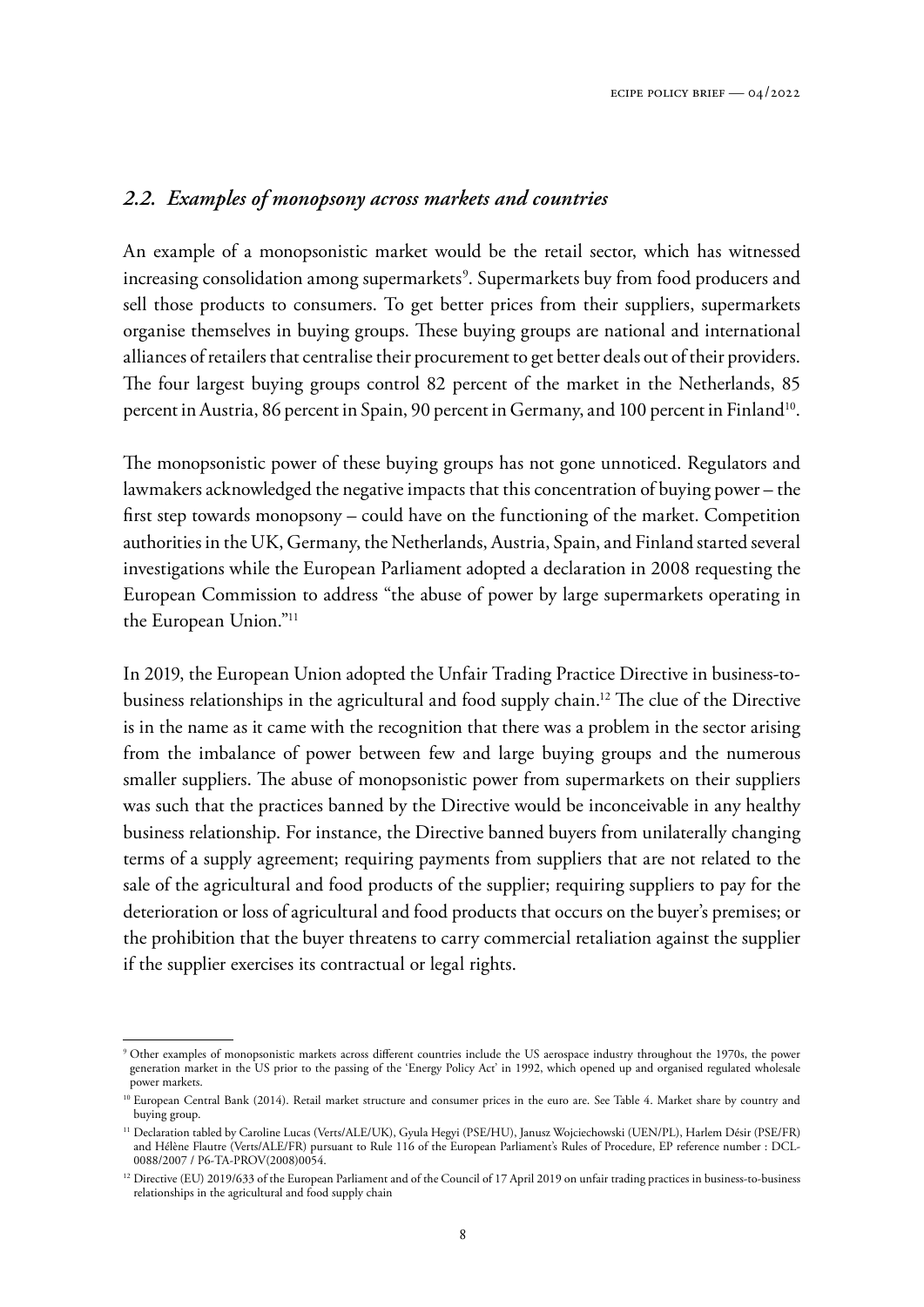The growing monopsonistic power of these buying groups on their suppliers meant that only large food producers could withstand the conditions imposed by supermarkets, which incentivised market concentration in food production. Consumers may benefit at the beginning from this haggling between food producers and supermarkets but, in the longterm, market concentration from food suppliers and supermarkets will harm them. For instance, monopsony and monopoly power in the retail sector can have a negative effect on innovation<sup>13</sup>.

There are other examples of monopsony across countries and markets. We have already mentioned the proposal for joint-purchase of gas by EU countries to build EU strategic reserves and lower energy prices. The bookselling market<sup>14 15</sup> have shown monopsonistic features and certain practices in the US labour market<sup>16</sup> that stem from the monopsony power enjoyed by some employers have been widely observed.<sup>17</sup> Moreover, the raise in market concentration and market power across sectors in the  $US^{18}$  <sup>19</sup> and the  $EU^{20}$  has implications not just on the monopoly but also on the monopsony power of many multinationals that have become the most important sellers of a product and the main buyer of the inputs needed to produce it. But this shift towards monopsony does not happen overnight, it is a process that builds on a number of steps that tilts the balance of power in favour of the buyer.

#### *2.3. The path towards monopsony*

In this section, we present the overall process and several indicators that can be used in identifying whether a market is on a path towards monopsony and already showing monopsonistic features. The process of leaning towards a monopsonistic market can be described in the following steps:

<sup>&</sup>lt;sup>13</sup> EY, Cambridge Econometrics, Arcadia International (2014). The Economic impact of modern retail on choice and innovation in the EU food sector. European Commission.

<sup>14</sup> Krugman, Paul. (2014) 'Amazon's Monopsony is Not Okay.' The New York Times. Accessed at: [https://www.nytimes.com/2014/10/20/](https://www.nytimes.com/2014/10/20/opinion/paul-krugman-amazons-monopsony-is-not-ok.html) [opinion/paul-krugman-amazons-monopsony-is-not-ok.html](https://www.nytimes.com/2014/10/20/opinion/paul-krugman-amazons-monopsony-is-not-ok.html)

<sup>15</sup> Lennon, Connor (2014, October 24th) 'Amazon and Monopsony.' Sound Economics. Accessed at: [https://blogs.pugetsound.edu/](https://blogs.pugetsound.edu/econ/2014/10/23/amazon-and-monopsony/) [econ/2014/10/23/amazon-and-monopsony/](https://blogs.pugetsound.edu/econ/2014/10/23/amazon-and-monopsony/)

<sup>&</sup>lt;sup>16</sup> As large firms hire more people, becoming the dominant employer in some cities, economists have expressed concern that they could be using their monopsonistic power to supress wages. 60 percent of US labour markets have "high labour market concentrations" as defined using the 'Herfindahl-Hirschman Index' (HHI), which is the most common measure of market concentration. That is to say, most areas have relatively few employers. Azar, Jose (2020) 'Why are wages so low in so many markets?' <https://www.ieseinsight.com/doc.aspx?id=2452&ar=6>

<sup>&</sup>lt;sup>17</sup> Manning, Alan (n.d) 'Why we need to do something about the monopsony power of employers.' London School of Economics. Accessed at: <https://blogs.lse.ac.uk/usappblog/2020/09/05/why-we-need-to-do-something-about-the-monopsony-power-of-employers/>

<sup>&</sup>lt;sup>18</sup> Tepper, J. (2018). The myth of capitalism: monopolies and the death of competition. John Wiley & Sons.

<sup>&</sup>lt;sup>19</sup> Philippon, T. (2019). The great reversal. Harvard University Press.

<sup>&</sup>lt;sup>20</sup> Guinea, O., & Erixon, F. (2019). Standing up for competition: Market concentration, regulation, and Europe's quest for a new industrial policy (No. 01/2019). ECIPE Occasional Paper.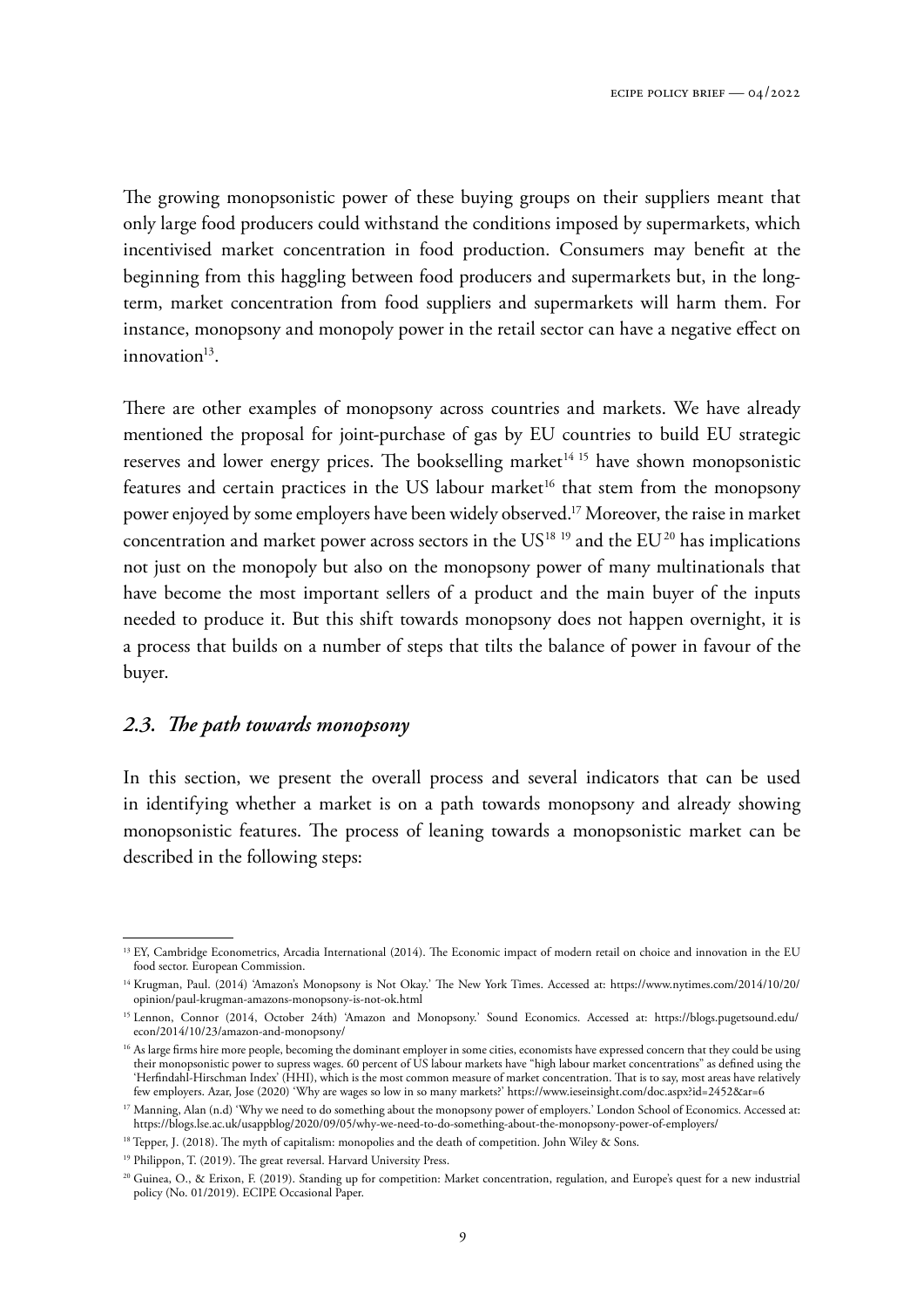- 1. There is a concentration of buyers, sometimes down to a single buyer such as the state.
- 2. This concentration of buyers acts to extract value from sellers by creating pressure to reduce and converge prices.
- 3. Buyers in monopsonistic conditions may also add other objectives to their agenda, using their monopsonistic position to abuse the market. For example, political objectives may be in place, which can include discrimination against foreign companies or corruption.
- 4. Finally, there is a consolidation of the market, with fewer suppliers overall, and a focus on price rather than innovation.

The following figure presents these steps in a diagram.



#### FIGURE 1: PATH TO MONOPSONY

It follows from this process that several characteristics of a market could be indicative of a monopsony. One of these indicators is the price: often the rationale for monopsonistic buyers is the control over price – and to drive it down. By doing so, monopsonistic buyers can save money by reducing their expenditure on supplies. However, when the buyer's primary focus is to reduce prices, which is often the case, it is impossible for companies to participate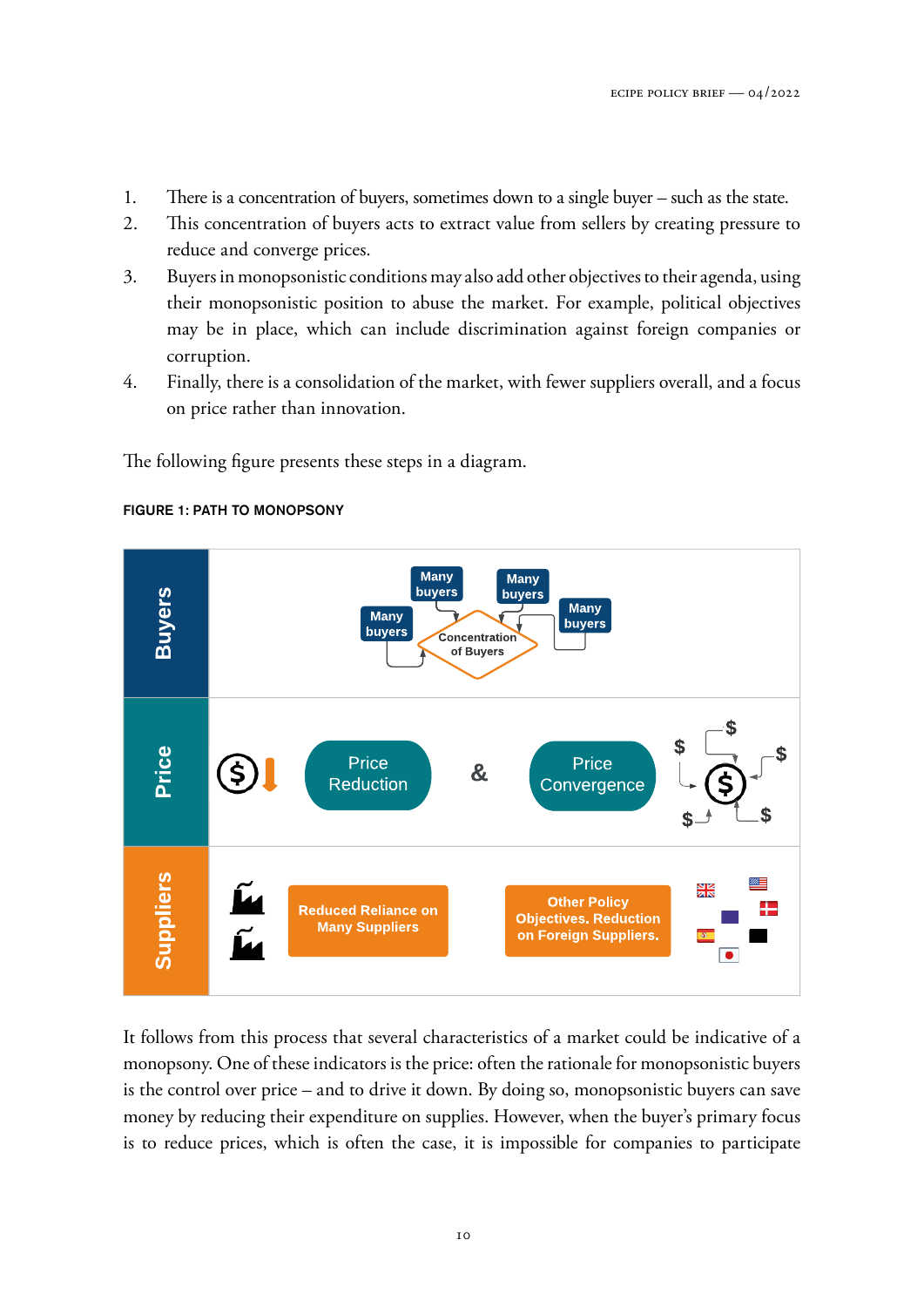without making a loss or without reducing the quality of its associated services. The risk then is that low-quality products will drive out high-quality products from the market.

Another indicator is price convergence: the idea and practice that one price should apply to the whole market, independently of the nature of the product or the submarkets where the product is delivered. In most markets, prices naturally vary over time and across geographies depending on several factors – the product, its quality, demand, size of orders, customer loyalty, competition, price elasticities, and more. Forcing a convergence of prices breaks with natural market behaviour and overall leads to a market with fewer participants. Other negative consequences are triggered: there will be less responsiveness in the market to supply and demand factors, as the market is constrained and cannot move smoothly when competition is not working. Hence, having just one price applied for a large tender sets a path for the market that gradually will shrink the number of tender participating companies.

Yet another indicator of a market that is taking monopsonistic features is a reduced reliance on many suppliers, along with a reduction in the number and volume of suppliers from abroad. The fall in the number of market participants is an outcome of monopsonistic behaviour. In such markets, the buyer tends to capture the dominant part of the market value of the product, which squeezes the margins of sellers. Over time, this leads to fewer competitors as only a few companies can survive under such conditions – and those few survivors need to be able to produce in bulk to afford the price conditions. Thus, monopsony and monopoly trends reinforce each other as the market becomes a game of power and size. A summary of these indicators is presented in Table 1.

| <b>Price reduction</b>                                        | By driving down prices, buyers can reduce their expenditure in purchasing<br>supplies.                                                                                                 |
|---------------------------------------------------------------|----------------------------------------------------------------------------------------------------------------------------------------------------------------------------------------|
| <b>Price convergence</b>                                      | The idea that one price should apply to one market, independently of the<br>nature of the product or the submarkets where the product is delivered                                     |
| Reduced reliance on<br>many suppliers                         | It becomes difficult for companies to participate in the market without making<br>a loss or without reducing the quality of its associated services due to the<br>reduction of prices. |
| Other policy objectives:<br>reduction of foreign<br>suppliers | Due to political agendas often attached to monopsonies, the reduction of<br>reliance on suppliers often discriminates against foreign suppliers first.                                 |

#### TABLE 1: INDICATORS OF A MONOPSONISTIC MARKET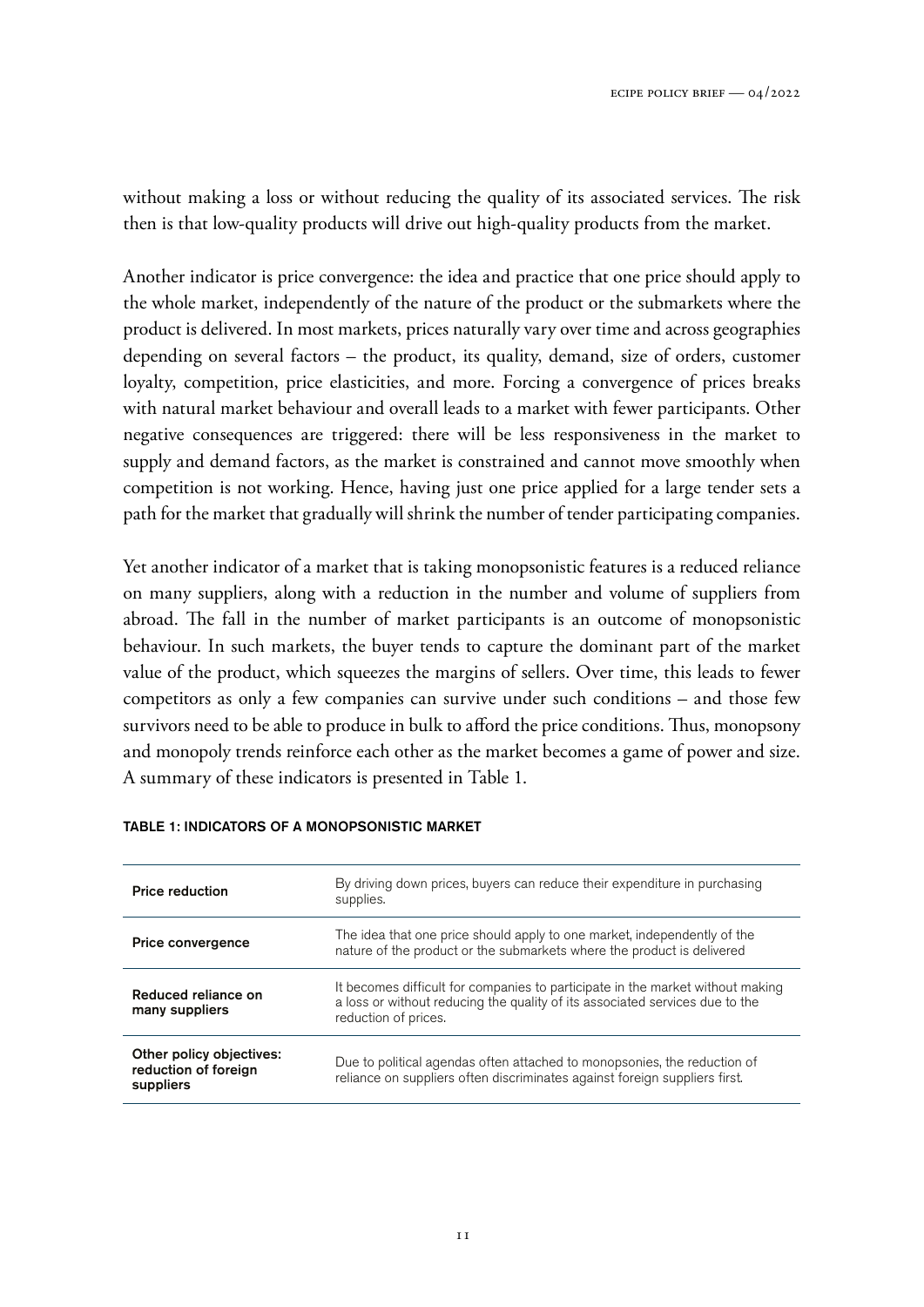# 3. MONOPSONY IN CHINA'S MARKET FOR MEDICAL TECHNOLOGY

# *3.1. The Chinese market of medical technology: moving from a competitive towards a monopsonistic market*

There has been a clear shift in China's market for medical technology in the past years. In 2019, China started to pilot a new policy for centralised state procurement of medical devices – sometimes referred to as volume-based procurement. The first test cases were done in Jiangsu and Anhui and after a brief pause in early 2020 as China battled its COVID-19 outbreak many other provinces followed suit in April 2020. In November of the same year, China conducted its first nationwide tender for a medical device, namely coronary stents.

The logic behind centralised state procurement is straightforward: buy in bulk to lower the price of each individual medical device. In this case, the price that hospitals and other procuring entities would pay for a coronary stent, pacemaker or other medical technology can be reduced if they contract on a high volume of products as a group. In most sectors, suppliers will often be prepared to reduce the price if the contracted volume is higher because a guaranteed high-volume allows a manufacturer to arrange production and distribution in a way that lowers production costs.

Inspiration for changing the procurement policy for medical technology came from the pharmaceutical sector and previous procurement projects in China to bulk purchase generic medicines<sup>21</sup>. But this is not a model that works well for advanced, patient-centred, and technology-intensive products like medical devices. A sophisticated medical device requires constant training, education, instrument availability, and other post-sales services. This is costly and substantially reduces the potential for cutting expenditures by contracting on a high volume.

Companies with winning bids under centralised state procurement are shortlisted to supply their medical technology to Chinese hospitals. Companies that are not successful in these procurement rounds are out of a significant part of the national market until the next procurement round, which usually happens between one and two years later. This prospect is dire. With minimal opportunities to sell their products in the immediate future, unsuccessful companies may leave the market altogether as the cost of keeping their after-sales services becomes impossible to justify. Faced with such a decision, some foreign companies prefer to

<sup>&</sup>lt;sup>21</sup> Centralised state procurement of generic medicines led to a price reduction of around 50 percent on average. As we will see in the next section this is much less drastic than centralised state procurement of medical technologies.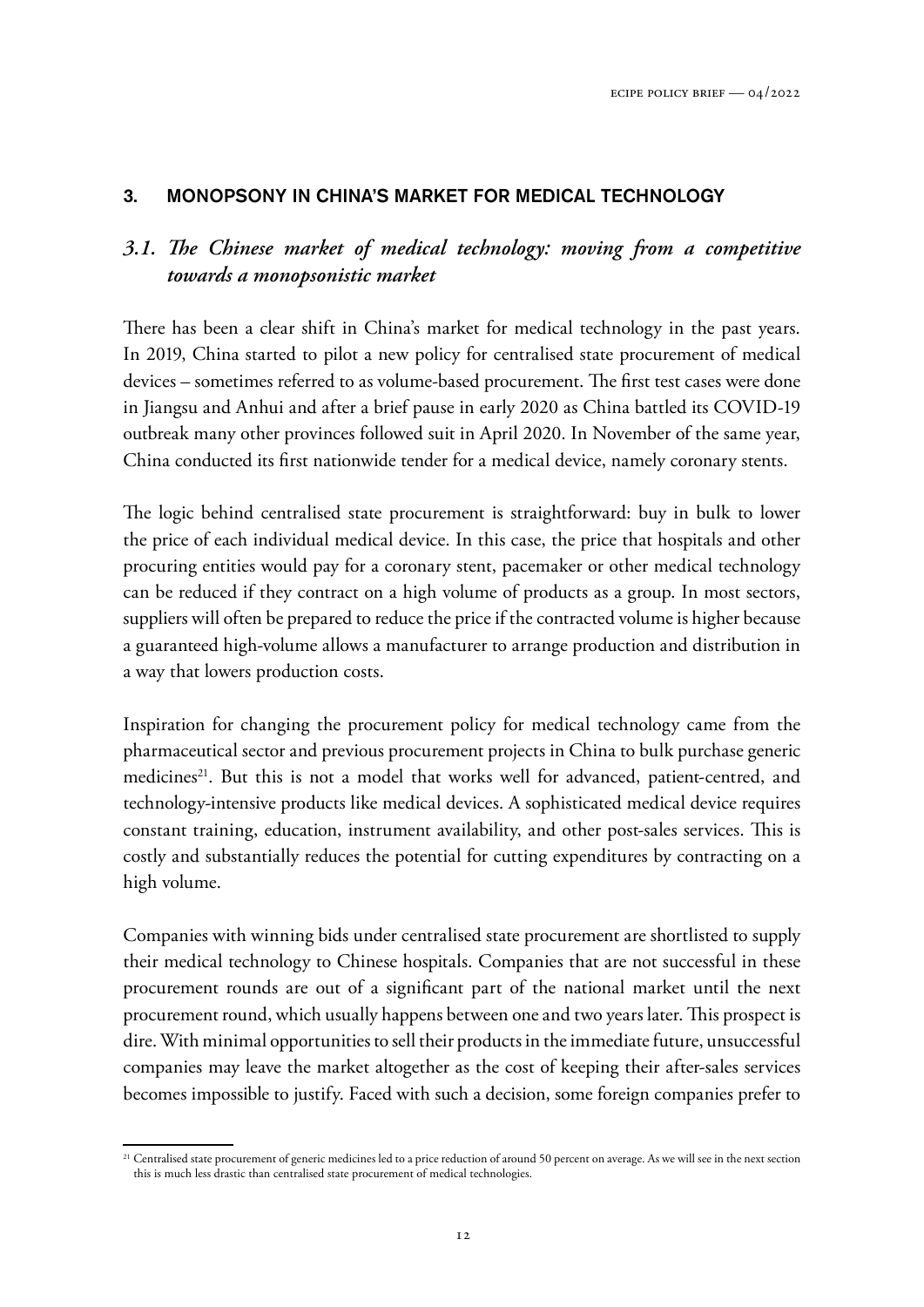bid at a price that barely covers production and servicing costs, rather than losing their sales networks, training infrastructure, and brand reputation.

However, there are obvious problems and dangers when governments organise their procurement in such a highly centralised fashion. One problem – evident in the centralised state tenders that we have seen in recent years in China – is that the procurement authority engineers the tender with the primary focus of driving down the price. As mentioned, when this happens, it is often impossible for companies to participate in the tender without making a loss or without reducing the overall quality of the product and its associated services (e.g. training and education in using the product). When centralised state tenders take little or no account of value, low prices become the only outcome. Obviously, the risk then becomes low-quality products with no ancillary services eventually driving out high-quality products that include the necessary post-sale services. Another problem of centralised state procurement is that the process can be captured by those who want to use procurement to support domestic manufacturers. In contrast to a decentralised system, centralised state purchasing – nationwide or in big provinces and cities – makes it easy and often attractive to pursue such industrial policy goals.

In the past, most medical devices produced by Chinese manufacturers were low-cost, high-volume items and international manufacturers supplied Chinese hospitals and other health care facilities with high-end equipment and devices. This dynamic is now rapidly changing and some of this change is a natural reflection of the improved innovation capacity by Chinese firms. In line with its goal of propelling the Chinese economy up the value chain – by creating national champions and lowering the dependence on foreign imports – Beijing has made the development of the country's biomedical and high-end medical device manufacturing sector a key priority. Already in 2014 President Xi Jinping declared that it "is necessary to accelerate localization of high-end medical devices, to decrease production costs and to promote the continuous development of national enterprises".<sup>22</sup> Now the country is accelerating that ambition. In 2020, President Xi Jinping vowed that the government would be doing more to support strategically important sectors – specifically robotics, biomedicine, and medical technology<sup>23</sup>.

As recently as April 2021, the Chinese government published its new medical technology five-year plan (2021-2025), outlining the goal to make at least six Chinese companies to be among the leading 50 medical device companies globally (currently there are four

<sup>&</sup>lt;sup>22</sup> China's Central Government (2014, May 26), "Xi Jinping: People can't afford high-end medical equipment and we need to speed up localization". <http://www.nhc.gov.cn/xcs/wzbd/201405/4fb04cb812c243bc9befdfa8bfaf56c7.shtml>

<sup>&</sup>lt;sup>23</sup> Xinhua News (2020, March 23rd), Xi stresses Covid-19 scientific research during Beijing inspection. [https://www.tsinghua.edu.cn/en/](https://www.tsinghua.edu.cn/en/info/1399/9816.htm) [info/1399/9816.htm](https://www.tsinghua.edu.cn/en/info/1399/9816.htm)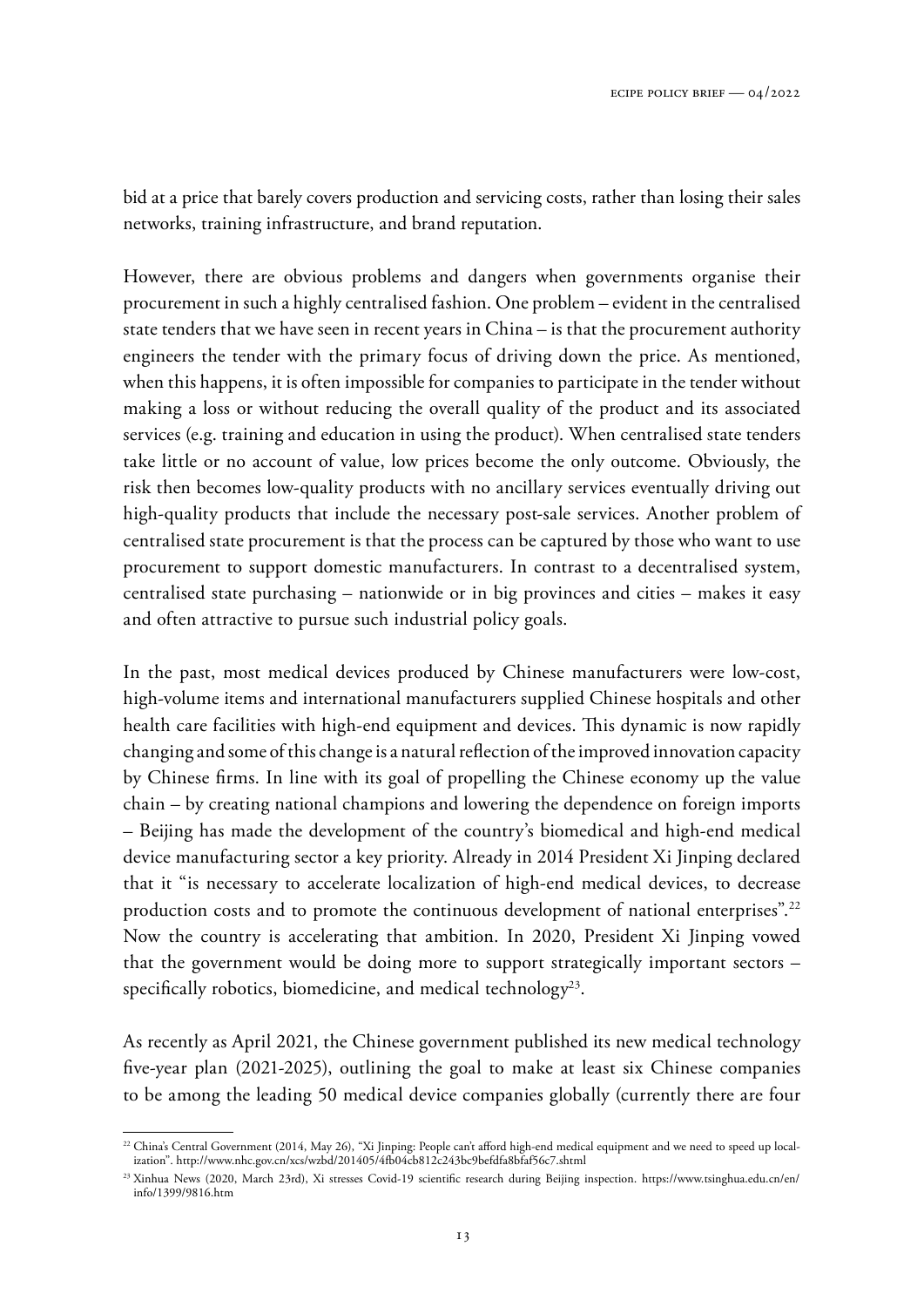Chinese companies in the top 100, and only a handful are in the top 50).<sup>24</sup> The plan also calls for developing higher-value medical devices, encouraging Chinese manufacturers to step into fields such as radiotherapy and ultrasound, magnetic resonance, dialysis machines or pacemakers and cardio-vascular stents. To achieve these goals, the central government expects Chinese local governments to set favourable fiscal, financial, and taxation policies<sup>25</sup>. As we explained in our previous paper<sup>26</sup>, the price cuts achieved in the rounds or centralised state procurement have been extraordinarily high and cannot be explained on market terms alone. Chinese industrial and procurement policy work in tandem not just to lower prices for Chinese consumers but to support Chinese producers in the medical technology industry.

Public procurement therefore became another tool to achieve China's industrial ambitions in medical technology. The language used throughout documents and plans pertaining to the Chinese government procurement is clearly suggestive of preferential support for domestic firms in public purchases as a tool for industrial policy. For example, "through comprehensive use of fiscal, taxation, financial and other means, guide local governments, social resources, etc. to support the medicine-industry collaboration on tackling key obstacles in developing high-end medical equipment, key parts and components".<sup>27</sup> Premier Li Keqiang, speaking at a State Council meeting on centralised state procurement in medical devices and pharmaceuticals, called in early 2021 for a "concentration" of the market – or to "use centralized procurement to make the consumables industry more concentrated as it relates to competition".<sup>28</sup>

The 'Made in China 2025' initiative itself calls for more than half of Chinese hospitals to be using 50 percent more domestically produced medical devices by 2020 and 95 percent more by 2030. Several Chinese provinces and municipalities have gone so far as to redirect medical device purchasing to national manufacturers. Provinces such as Sichuan, Zhejiang, and Jiangxi – representing a combined population of 184 million, which equals the combined population of Germany, Italy and Spain – have now passed legislation

<sup>&</sup>lt;sup>24</sup> Chinese Department of Equipment Industry (2021, February 9th) Public Consultation on the Development Plan for the Medical Equipment Industry.

<sup>25</sup> Ye, S. (2021, May 26), China Releases Its 2025 Vision For The Medtech Sector – May 2021 Update. Pharma Intelligence. Accessed at: [https://](https://medtech. pharmaintelligence.informa.com/MT143977/China-Releases-Its-2025-Vision-For-The-Medtech-Sector--May-2021-Update) [medtech. pharmaintelligence.informa.com/MT143977/China-Releases-Its-2025-Vision-For-The-Medtech-Sector--May-2021-Update](https://medtech. pharmaintelligence.informa.com/MT143977/China-Releases-Its-2025-Vision-For-The-Medtech-Sector--May-2021-Update)

<sup>&</sup>lt;sup>26</sup> Erixon, F., Guildea, A., Guinea, O., & Lamprecht, P. (2021). China's public procurement protectionism and Europe's response: The case of medical technology (No. 12/2021). ECIPE Policy Brief.

<sup>&</sup>lt;sup>27</sup> Chinese Department of Equipment Industry (2021, February 9th) Public Consultation on the Development Plan for the Medical Equipment Industry.

<sup>&</sup>lt;sup>28</sup> Zhou Chencheng (2021, January 16), "State Council: To promote the normalization and institutionalization of centralized drug procurement, public medical institutions should participate in centralized procurement to promote the concentration of the drug and consumable industries in competition". [http://www.gov.cn/zhengce/2021-01/16/content\\_5580457.htm](http://www.gov.cn/zhengce/2021-01/16/content_5580457.htm)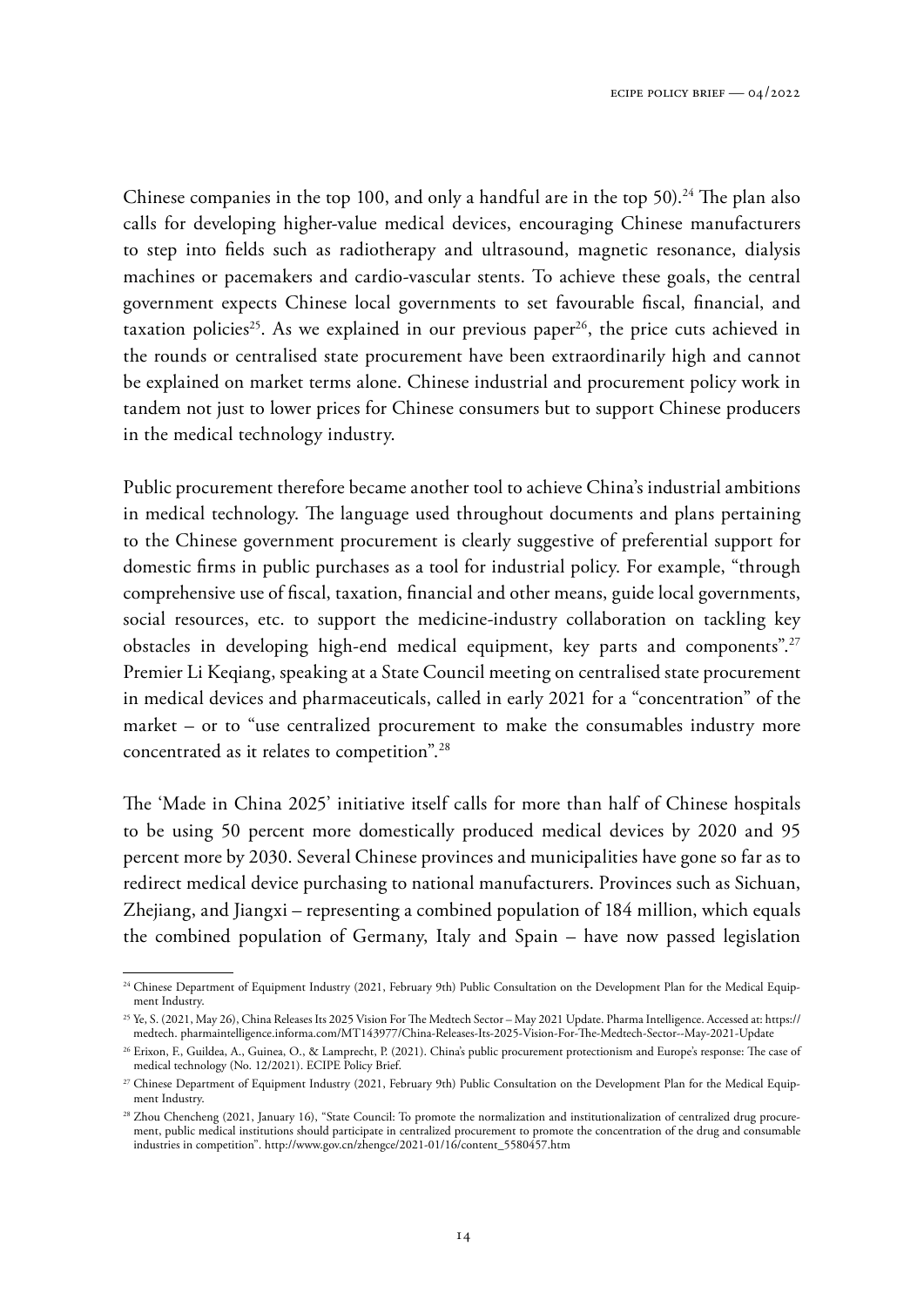that compels middle and higher-tier health care institutions to purchase certain types of equipment from domestic manufacturers.<sup>29</sup>

The Guangdong Provincial Healthcare Security Administration admitted as much in a letter to the Guangdong Provincial People's Congress. It said: "in formulating the rules for the centralised procurement of medical consumables in our province, [we will] implement the same group bidding policy for domestic medical consumables and imported medical consumables to enhance the price advantage of domestic medical consumables and increase the chance of domestic medical consumables being selected."<sup>30</sup>

Shanghai is also expanding its ambition to become a global hub for the development and manufacturing of medical technologies. Following the five-year plan for emergent industries by the Shanghai Municipal People's Government, this ambition is directly connected to the general ambition to substitute imports of foreign medical technologies by Chinese products. This plan "calls for developing a number of local innovative enterprises to achieve indigenous control of core technologies and new biomedical products by 2025, focusing on developing high-end medical device and equipment including surgical robots and biomedical materials."<sup>31</sup>

Similar ambitions have been established in the five-year plans of other provincial governments. The Guangdong provincial government has said in its plan that it aims to "leverage on preferential government policies" to reinforce the strength of its MedTech industry.<sup>32</sup> Hainan and Shandong have similar plans. The Beijing municipal government has also laid out its plan for cultivating a group of medical equipment manufacturers and build up new industrial parks.<sup>33</sup> This state support, in the form of direct financial backing, tax benefits, R&D support, or local content requirements, allowed Chinese companies to continue moving up the value-chain in medical devices, producing more sophisticated devices, while competing aggressively to gain a larger market share in each procurement round.

<sup>29</sup> Wang, W. et al (2021, July) The Healthcare Market in China. EUSME Centre in partnership with China-Britain Business Council. Accessed at: <https://www.eusmecentre.org.cn/report/healthcare-market-china-2021-update>

<sup>30</sup> Healthcare Security Administration of Guangdong Province (2021, April 26), "Letter from the Guangdong Provincial Medical Security Bureau on the suggestion of co-organization by the representative No. 1116 of the Fourth Session of the Thirteenth People's Congress of Guangdong Province". [http://hsa.gd.gov.cn/ygzwpt/jggk/content/post\\_3278501.html](http://hsa.gd.gov.cn/ygzwpt/jggk/content/post_3278501.html)

<sup>&</sup>lt;sup>31</sup> General Office of the Shanghai Municipal People's Government (2021, June 24), "Fourteenth Five-Year Plan for the Development of Strategic Emerging Industries and Leading Industries in Shanghai". [https://www.shanghai.gov.cn/nw12344/20210721/d684ff525ead40d8a2d](https://www.shanghai.gov.cn/nw12344/20210721/d684ff525ead40d8a2dfa51e541a14e4.html)[fa51e541a14e4.html](https://www.shanghai.gov.cn/nw12344/20210721/d684ff525ead40d8a2dfa51e541a14e4.html)

<sup>&</sup>lt;sup>32</sup> The People's Government of the Guangdong Province (2021, July 30), "Notice of the 14th Five-Year Plan for high-quality development". [http://www.gd.gov.cn/zwgk/wjk/qbwj/yf/content/post\\_3458462.html](http://www.gd.gov.cn/zwgk/wjk/qbwj/yf/content/post_3458462.html)

<sup>&</sup>lt;sup>33</sup> The People's Government of the Beijing Municipality (2021, August 18), "Notice of the Beijing Municipal People's Government on Printing and Distributing the Beijing's Fourteenth Five-Year Plan, High-precision Industry Development Plan". [http://www.beijing.gov.cn/zhengce/](http://www.beijing.gov.cn/zhengce/zhengcefagui/202108/t20210818_2471375.html) [zhengcefagui/202108/t20210818\\_2471375.html](http://www.beijing.gov.cn/zhengce/zhengcefagui/202108/t20210818_2471375.html)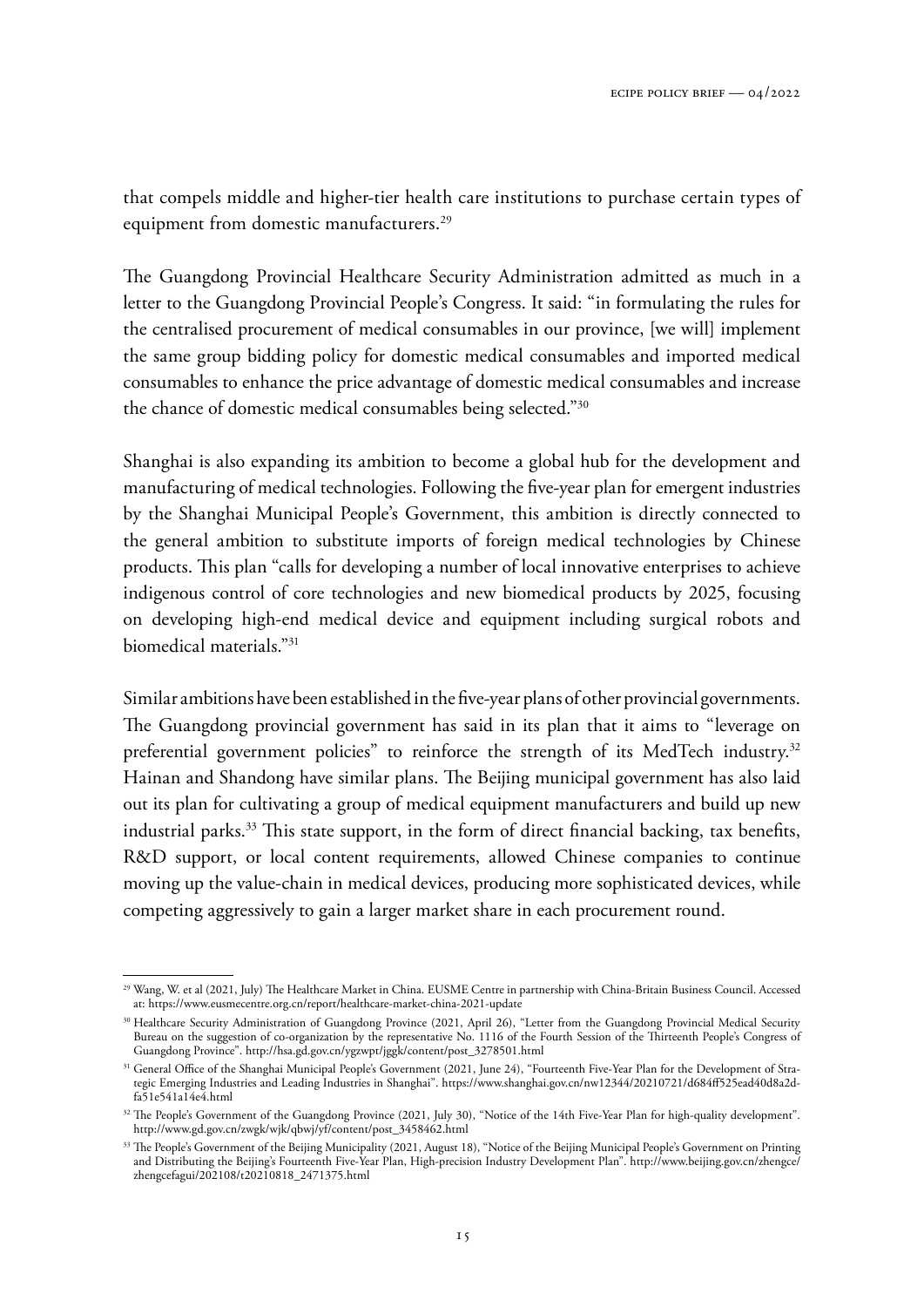Centralised state procurement has charged monopsonistic behaviour. These abusive practices are already at display in China's MedTech market and examples of it include the extreme price reductions effectively demanding that manufacturers of medical technologies should price their products in such a way that the margin gets captured by the buyer. Other political objectives have taken a hold in procurement practices. As described in strategies and policies by both the central government and the provincial leadership mentioned before, centralised state procurement has been explicitly referenced as a mechanism to gradually squeeze out foreign MedTech manufacturers to make space for domestic producers. These are the consequences of a market that is increasingly taking a monopsonistic form. In Chapter two we presented the overall process and some indicators that can be used in identifying whether a market is on a path towards monopsony. We will now examine how these indicators can be observed in the Chinese market of medical technology, and reveal how the market is on the path towards monopsony

# *3.2. Price reduction*

Obviously, one rationale for centralised state procurement in the medical technology market is that China wants to have a policy for purchasing medical technologies that leads to an efficient use of scarce resources. Beijing's strategy is designed to help authorities to save money by reducing the expenditure on various medical supplies.

However, considerable problems and dangers arise when governments organise procurement in such a highly centralised fashion. As explained, one problem – obvious in the centralised state tenders that we have seen in recent years in China – is that when procurement authorities engineer the tender with the primary focus of driving down the price, the risk is then posed that low-quality products will drive out high-quality products. Price reductions, going up over 90 percent of the market price as shown in figure two, have been extreme and are unsustainable for companies in the long term and undermine innovation in China. Moreover, the price reductions that have been achieved would likely not have been as deep without all the various policy instruments in China that have advantaged domestic firms.

The pressure to meet these price cuts may lead to lower product availability and ultimately have negative impacts on patients. For example, after the national coronary stent tender, 93 percent of Chinese doctors experienced difficulties due to lack of product variety when treating their patients. The pool of 10 stent types procured in the centralised procurement was not suitable for all patients, such as those with complex medical problems. Moreover, given the aggressive price cuts achieved in the stent tender, some manufacturers were unable to deliver the stents that they promised to sell, which resulted in 70 percent of doctors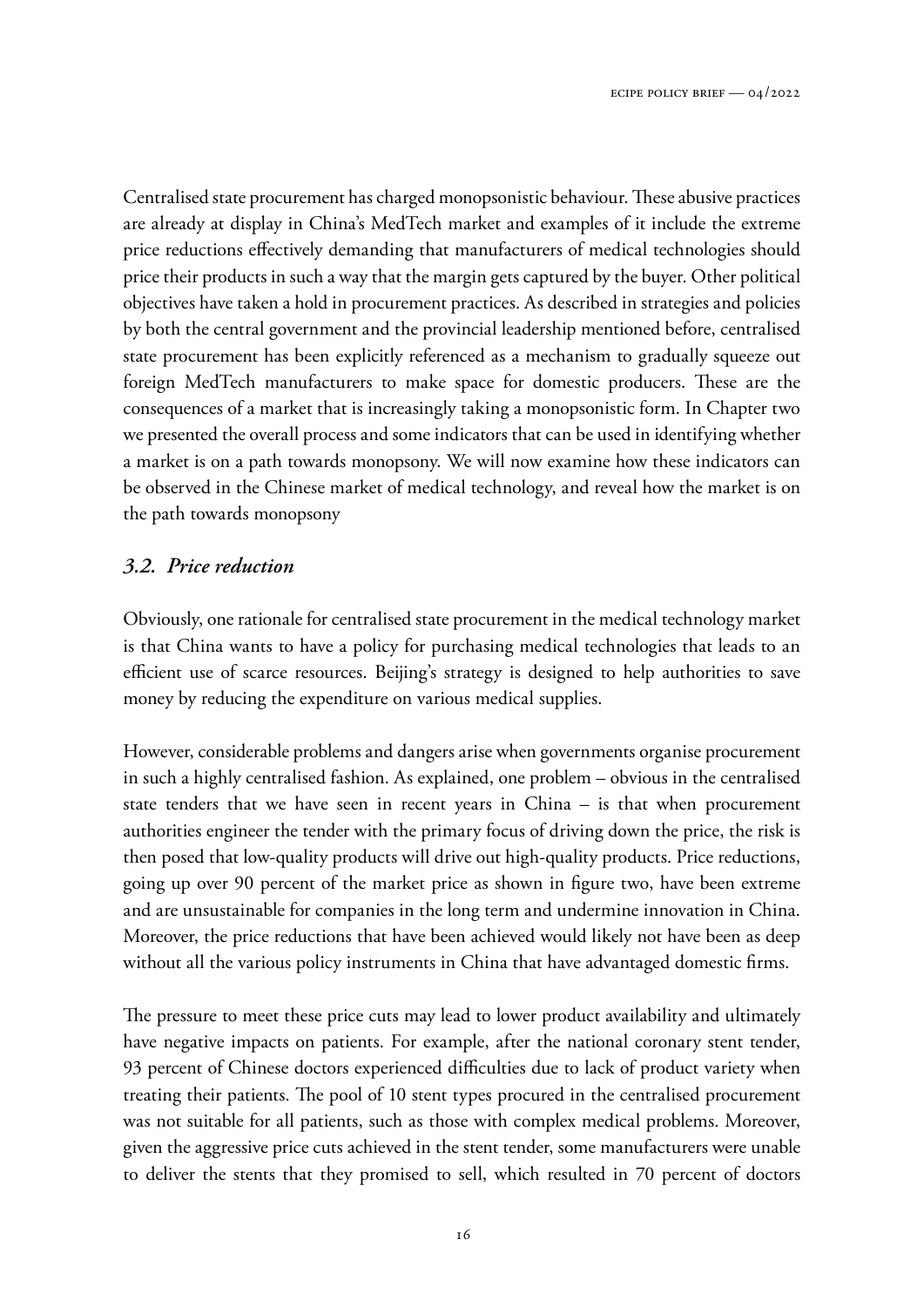experiencing shortages of this medical product between January and June 2021. As a result, some procedures were delayed due to inability to obtain the required stents<sup>34</sup>.

To understand the extent of price reductions emerging as a result of centralised state procurement, we analysed the outputs of 41 Chinese procurement exercises in medical technologies run between 2019 and 2021. The figure below presents the average price reduction coming from these tenders across six categories of medical technology products: pacemakers, coronary stents and balloons catheters, knee and hip joints, intraocular lenses and various other medical technology products including hemodialyzers, ultrasonic scalpels, and infusion ports.

From our sample, the average price reduction was 58 percent. The average fall in prices was particularly dramatic in coronary stents and balloons (72 percent on average) and less pronounced in intraocular lenses (34 percent on average). However, the figure below also shows that there were price reductions of at least 70 percent in tenders across all categories except for intraocular lenses, in which the largest price fall was of 54 percent. These price reductions have been sustained consistently throughout the years with the average price reduction in 2021, 2020, and 2019 being 79 percent, 64 percent, and 50 percent respectively. Our sample includes procurement at the city and provincial levels, as well as several Chinese provinces that undertook joint procurement. The data shows that the larger the procurement exercise, the larger the fall in average prices. For example, the average price reduction for coronary stents and balloons across procurements in provincial alliances was equal to 80 percent while the average price reduction for the same medical products procured by a single province was equal to 65 percent.

<sup>&</sup>lt;sup>34</sup> IQVIA (need reference)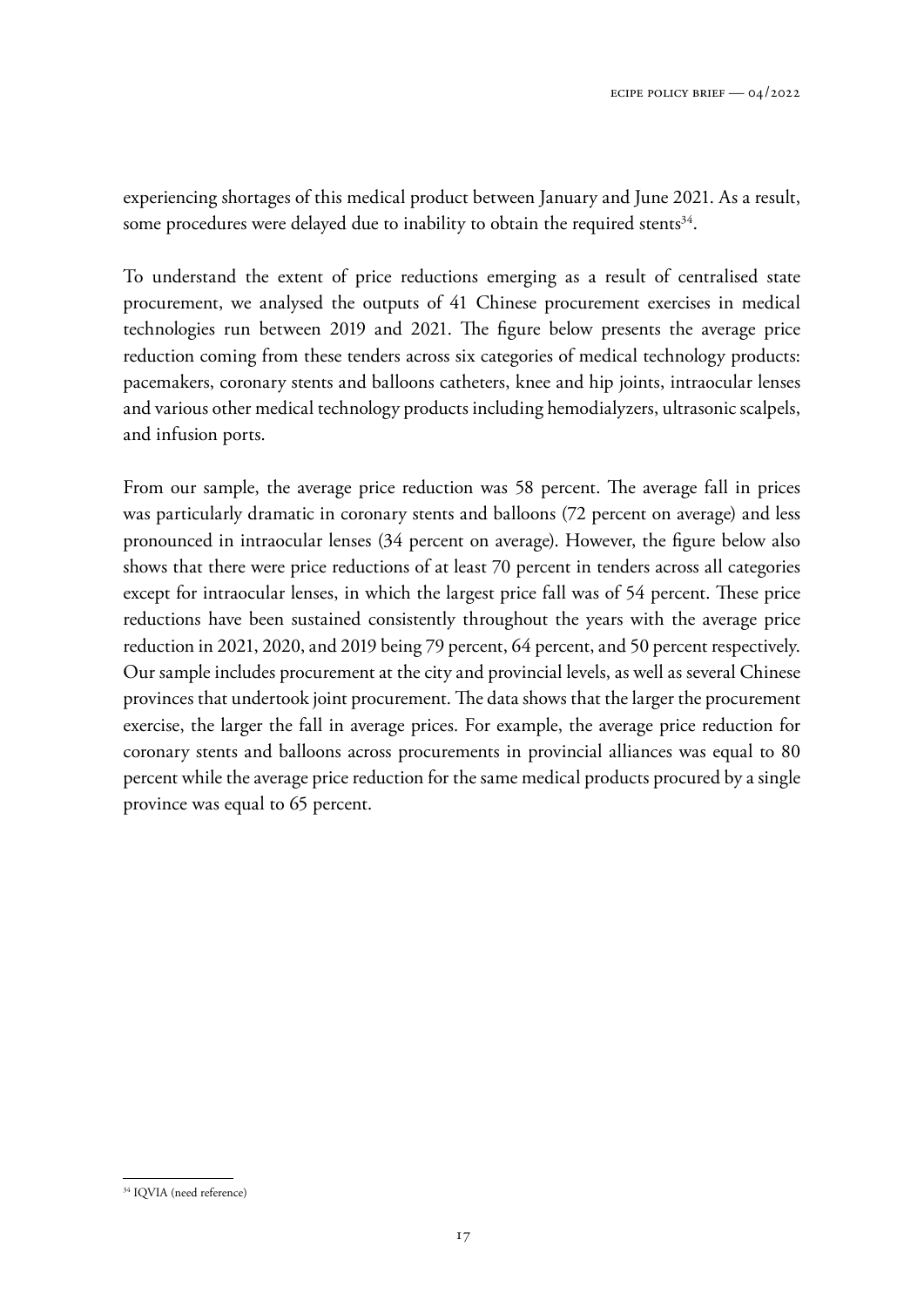

FIGURE 2: PRICE REDUCTION IN CHINESE TENDERS OF MEDICAL TECHNOLOGIES BETWEEN 2021 AND 2019

Source: IQVIA

As described in chapter four, other countries, too, have medical technology policies that tilt in the direction of monopsony, but they often acknowledge that a monopsonistic buyer can have negative impacts on the market ability to innovate and ultimately on health outcomes. Therefore, they strive to establish a price that is fair and reflects the desire to promote innovation, competition, and dynamism – or, at least, a price that is not based on forcing it to be as low as possible. EU countries are a good example of this. In 2020, there were 78 procurement award notices for pacemakers, artificial joints, and intraocular lenses,<sup>35</sup> and 40 percent of these notices include quality award criteria to select the winning bidder in addition to price. This percentage can always increase but it is considerable when compared with Chinese procurement of medical technology, where considerations about quality do not feature at all.

<sup>35</sup> Source TED. CPV Product categories: 33182210 Pacemakers; 33141750 Artificial joints; 33731110 Intraocular lenses.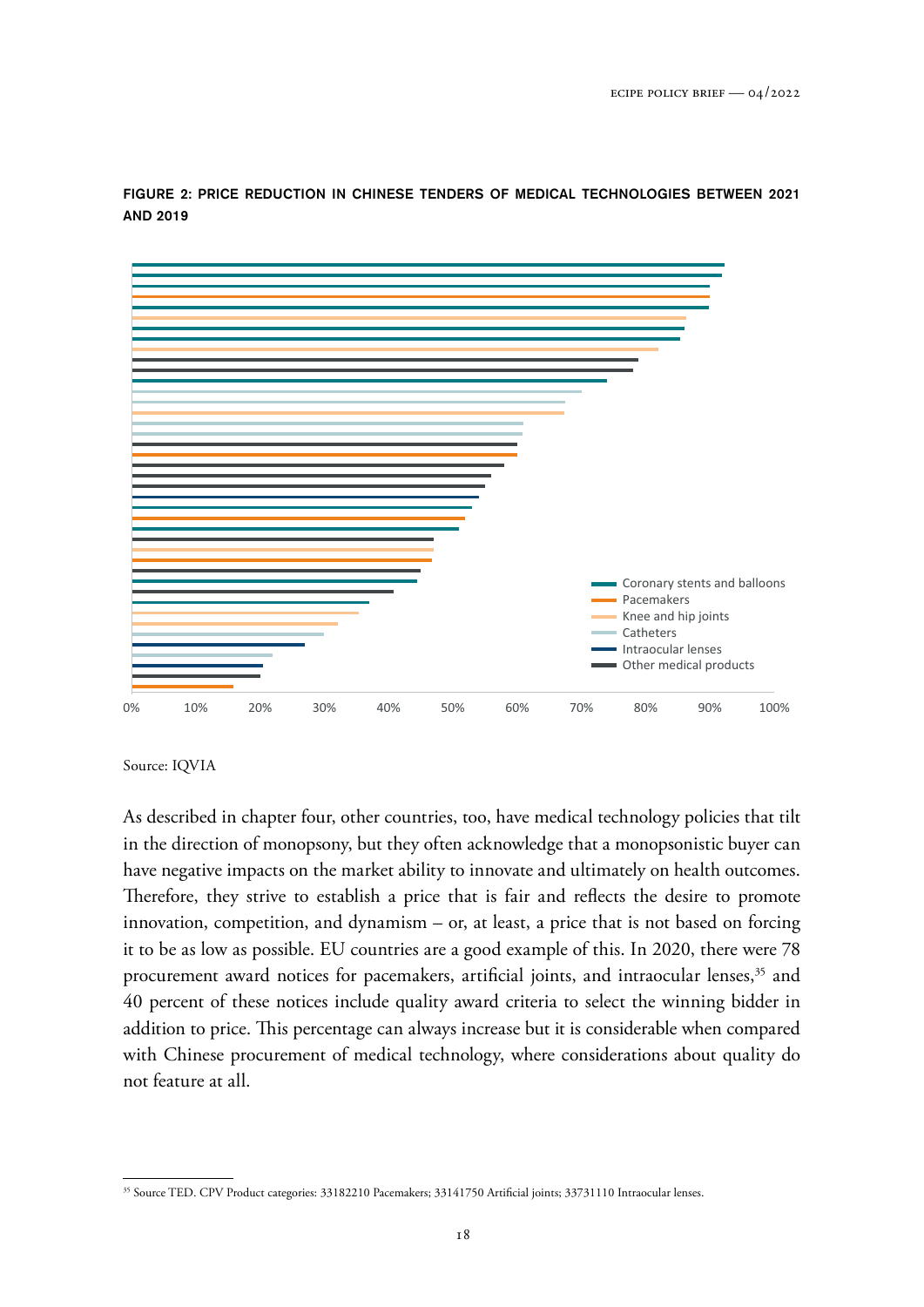#### *3.3. Price convergence*

The evolution towards buyer centralisation reduces the responsiveness in the market to supply and demand factors, thus the market becomes constrained and cannot move as well as when competition is working. The main factor behind this problem is the concept of price convergence – the idea that one price should apply to one market – independently of the nature of the product or the submarkets where the product is delivered. As mentioned, medical technologies are patient-centred and have ancillary costs such as education, training, etc. which make these goods relatively heterogeneous. Moreover, there are different patient needs and health demands, and the convergence towards one price risks leading to serious reductions in product variety.

Price convergence can be observed within Chinese medical procurement rounds as the distance between average prices and maximum prices of tenders gets smaller: an indication of convergence and the known pressure from suppliers to offer significant price cuts. Given the significant average price reduction shown before, the small gap between the average price and the maximum price reduction shown in Figure 3 suggests a market where bidders tend to converge towards the highest price reduction. This is also indicative of a market where price, not quality, is the only criteria to win a bid. The figure presents 24 procurement rounds of Chinese medical technologies where average and maximum price reductions were recorded. In general, the higher the average price reduction the smaller the difference between the average and the maximum price reduction which indicates that companies are putting forward offers closer to the most aggressive bidder.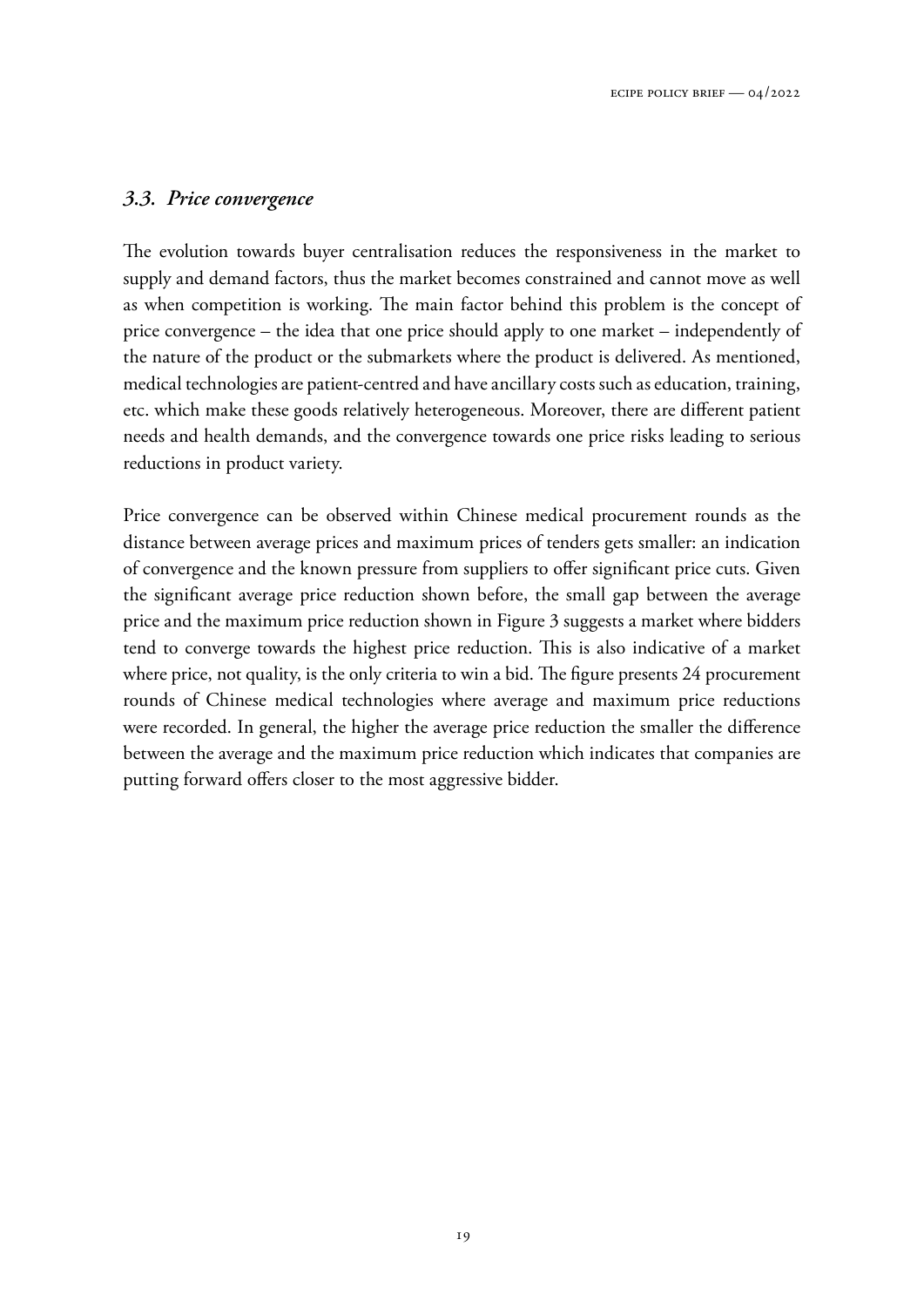

FIGURE 3: AVERAGE PRICE REDUCTION AND MAXIMUM PRICE REDUCTION IN CHINESE TENDERS OF MEDICAL TECHNOLOGIES BETWEEN 2021 AND 2019

Source: IQVIA

This price convergence among suppliers is a process designed by the Chinese government at the outset. For example, for the state-wide procurement of coronary stents, the tender documents include two pre-selecting criteria. The first one is that bids should be no bigger than 1.8 times the amount of the lowest priced bid. The second criterion is that if greater than 1.8 times the amount of the lowest priced bid, the bid must be less than US\$ 426. These conditions nudge companies towards a downward convergence in prices. In our dataset, 23 of the 26 individual tenders had an average price lower than 1.8 times the lowest priced bid.

# *3.4. Reduction in suppliers*

As monopsonistic markets move towards a single buyer, there is also a responding development towards fewer manufacturers or suppliers. As prices are driven down and converge, it becomes difficult for some companies to participate without making a loss or without reducing the quality of the accompanying services, thus leading to a market with fewer participants over time. Therefore, a steady fall in the number of market participants is a logical consequence when monopsonistic behaviour takes a stronger hold over a market. Beijing has already signalled its intention to bring about consolidation in the market for medical technologies. Even if some of the results from centralised state procurement have also encouraged the participation of smaller Chinese manufacturers, the vision behind a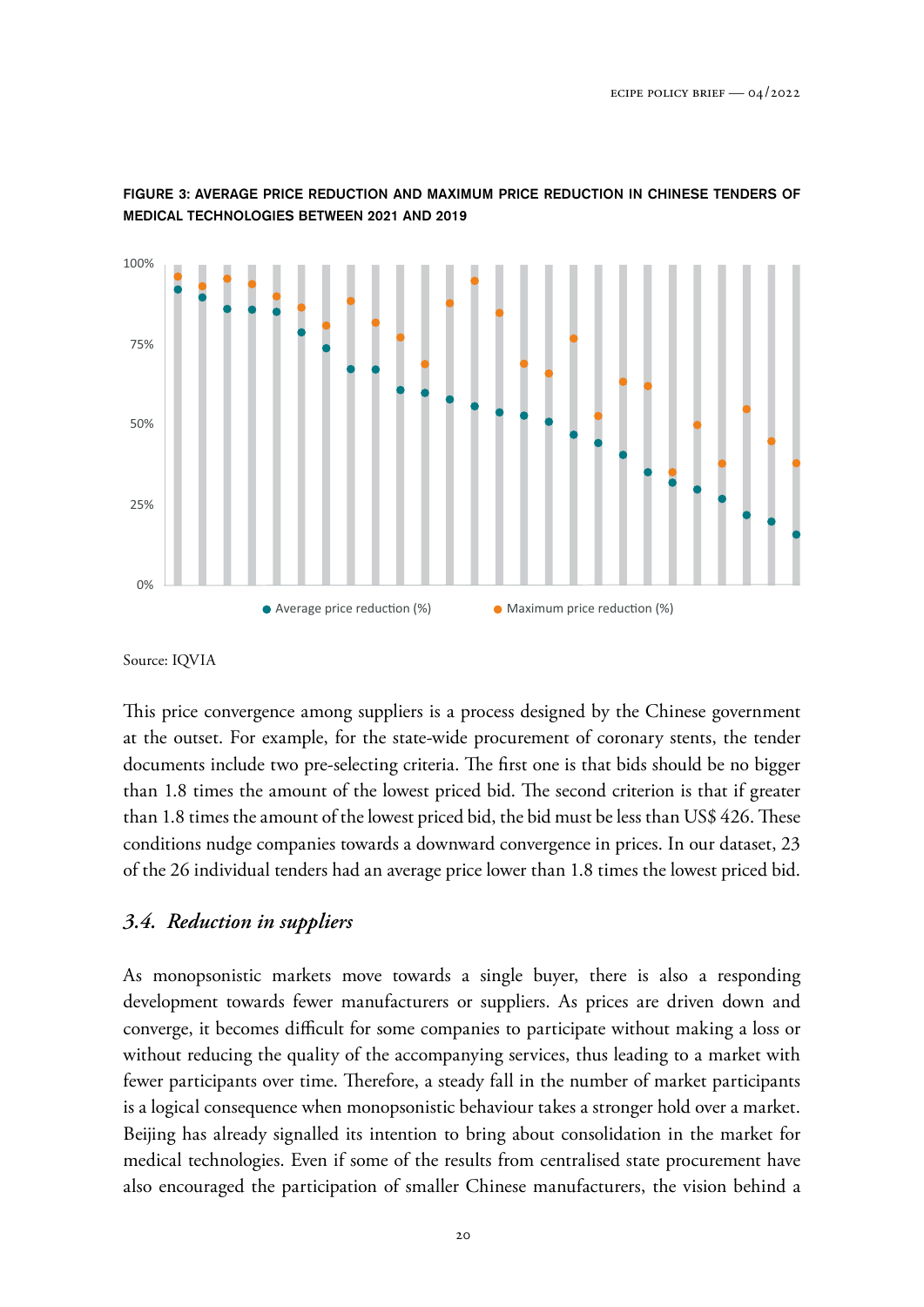stronger drive for centralised state procurement seems to be one where the state captures a growing share of all the value of a product and the Chinese supply side consolidates to the point where China has its own national champions.

Yet, at the same time as Chinese and non-Chinese companies significantly lower their prices to win public tenders, a growing number of new Chinese companies are entering the market. Between 2019 and 2020, the number of Chinese MedTech manufacturers jumped by 46 percent<sup>36</sup>. Although part of this growth came as a result of growing worldwide demand for medical technology products due to COVID-19, other Chinese companies have entered the MedTech market to produce medical goods unrelated to COVID-19. All in all, Chinese exports of medical technology have surged from 18 billion euro in 2019 to 23 billion euro in  $2020^{37}$ ,

The competing forces of new businesses entering the market and the monopsonistic power of centralised state procurement makes it difficult to assess whether the number of suppliers of medical technologies in China is actually shrinking. A comparison of the number of companies presenting offers for public tenders of medical technologies over time would provide some answers. Unfortunately, data limitations make these calculations imprecise. However, we can compare the Chinese market for medical technologies with another market. Table 2 compares the number of winning suppliers per 1 million people in intraocular lenses, pacemakers, and artificial joints, and knee and hip joints between Chinese provinces and EU member states. The selection of these specific medical products is because these products appear in our sample of Chinese procurement and the EU TED database of public procurement<sup>38</sup>.

In contrast with Chinese procurement, where there is one large procurement exercise, procurement in EU member states is organised regionally and even at hospital level. This means that to calculate the number of winning companies in each EU member state, we have put together several regional procurements for each EU country. Then we have identified which companies won those tenders and we have counted the number of unique companies in each EU country that won a tender. Therefore, when one company won more than one tender, we counted that company only once.

<sup>36</sup> China's Department of Comprehensive and Planning Finance (2020) National Medical Products Administration State Drug Administration Information Document. Accessed at: <http://www.gov.cn/xinwen/2021-05/14/5606276/files/4b0aa9334e8d42b985e0672dbf633ad9.pdf>

<sup>&</sup>lt;sup>37</sup> The trade data in this section was sourced from the Trade Map Database of the International Trade Centre.

<sup>38</sup> Source TED. CPV Product categories: 33182210 Pacemakers; 33141750 Artificial joints; 33731110 Intraocular lenses.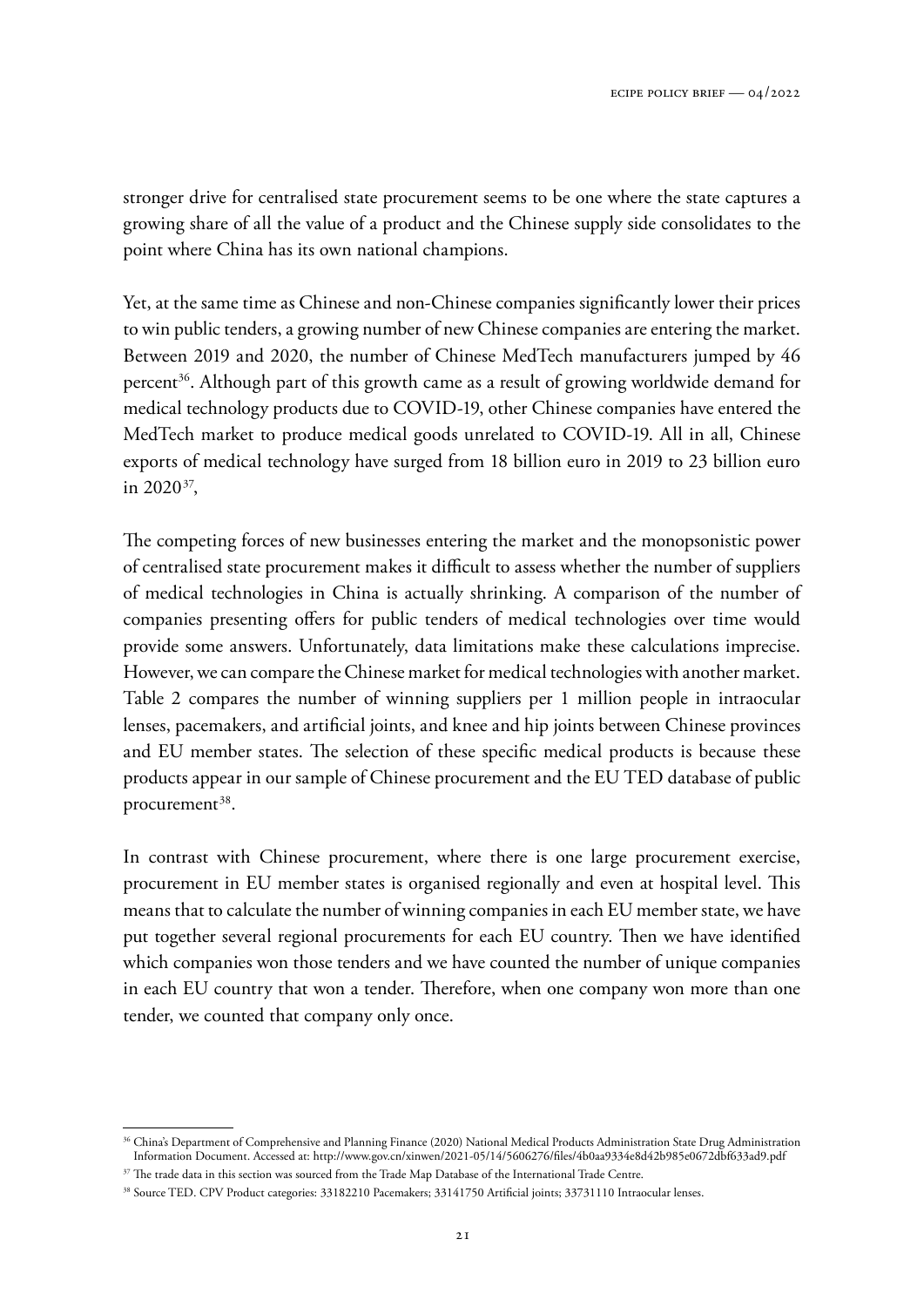| Geography                   | Population<br>(2020, million) | <b>Number</b><br>of winners | <b>Winners per</b><br>1 million people |
|-----------------------------|-------------------------------|-----------------------------|----------------------------------------|
| Anhui                       | 61                            | $\overline{4}$              | 0.066                                  |
| Jiangsu                     | 80                            | 6                           | 0.075                                  |
| Beijing, Tianjin, and Hebei | 110                           | 20                          | 0.181                                  |
| France                      | 67                            | 12                          | 0.178                                  |
| Greece                      | 11                            | $\mathfrak{D}$              | 0.182                                  |
| Austria                     | $\mathsf{9}$                  | $\mathbf 2$                 | 0.225                                  |
| Italy                       | 60                            | 18                          | 0.300                                  |
| Spain                       | 47                            | 16                          | 0.338                                  |
| Slovakia                    | 5                             | $\overline{4}$              | 0.800                                  |
| Portugal                    | 10                            | 18                          | 1.800                                  |
| Lithuania                   | 3                             | 7                           | 2.333                                  |
| Slovenia                    | $\mathbf{2}$                  | $\overline{9}$              | 4.500                                  |
| Estonia                     | 1                             | 6                           | 4.515                                  |

#### TABLE 2: PROCUREMENT OF INTRAOCULAR LENSES IN CHINA AND THE EU

Note: EU member states procurement for 2020. Chinese provinces between 2019, 2020, and 2021

#### TABLE 3: PROCUREMENT OF PACEMAKERS IN CHINA AND THE EU

| Geography | Population<br>(2020, million) | <b>Number</b><br>of winners | <b>Winners per</b><br>1 million people |
|-----------|-------------------------------|-----------------------------|----------------------------------------|
| Jiangsu   | 80                            | $\overline{4}$              | 0.05                                   |
| Fujian    | 42                            | 25                          | 0.60                                   |
| France    | 67                            | 8                           | 0.12                                   |
| Spain     | 47                            | 8                           | 0.17                                   |
| Austria   | 9                             | $\mathbf{2}$                | 0.22                                   |
| Belgium   | 12                            | $\overline{4}$              | 0.33                                   |
| Greece    | 11                            | $\overline{4}$              | 0.36                                   |
| Italy     | 60                            | 27                          | 0.45                                   |
| Slovakia  | 5                             | 3                           | 0.60                                   |
| Lithuania | 3                             | 4                           | 1.33                                   |
| Slovenia  | $\mathbf{2}$                  | 4                           | 2.00                                   |

Note: EU member states procurement for 2020. Chinese provinces between 2019, 2020, and 2021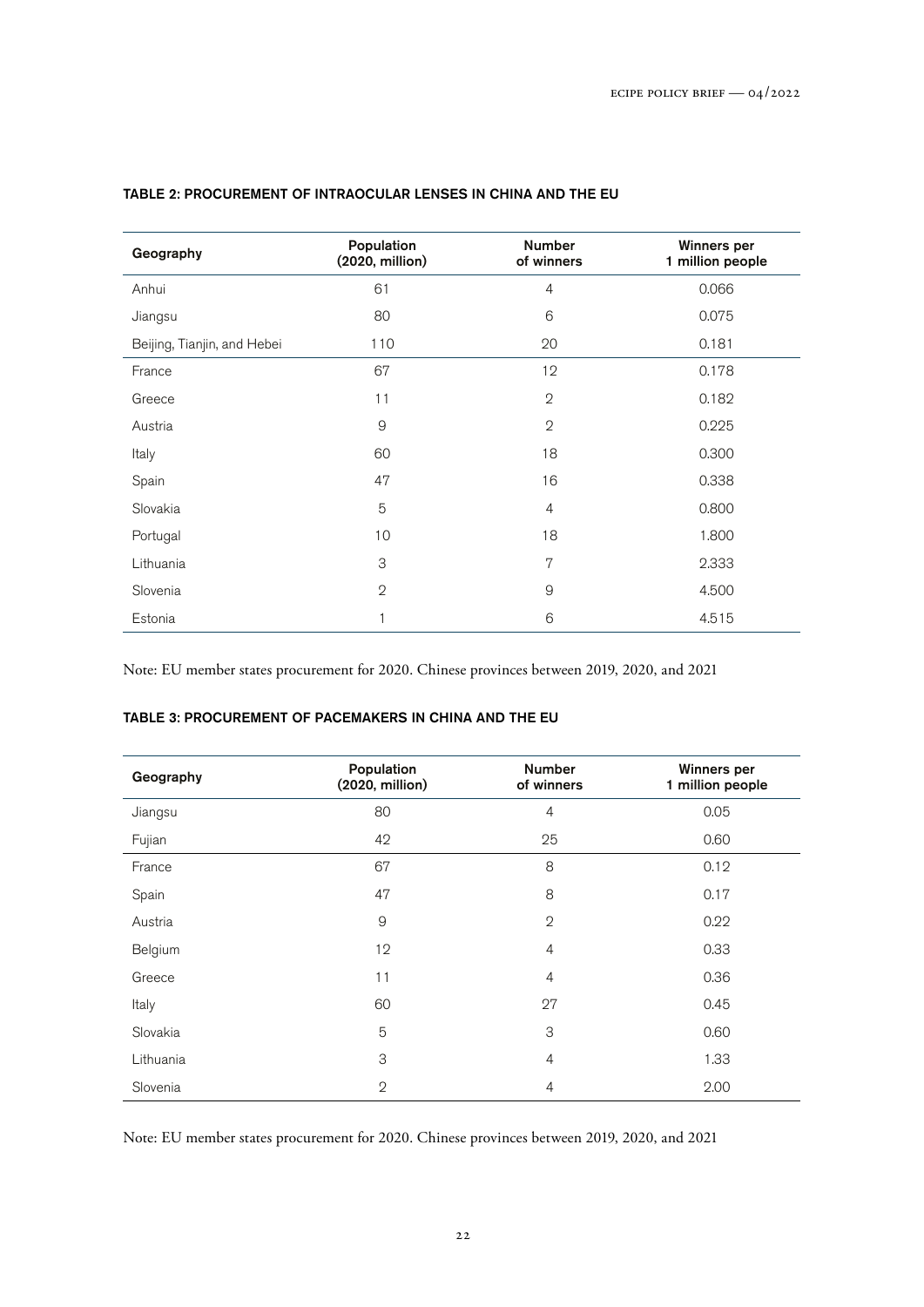| Geography | Population<br>(2020, million) | <b>Number</b><br>of winners | <b>Winners per</b><br>1 million people |
|-----------|-------------------------------|-----------------------------|----------------------------------------|
| Jiangsu   | 80                            | 7                           | 0.09                                   |
| Anhui     | 61                            | 8                           | 0.13                                   |
| Shandong  | 102                           | 14                          | 0.14                                   |
| Jiangsu   | 80                            | 11                          | 0.14                                   |
| Poland    | 38                            | 6                           | 0.16                                   |
| Spain     | 47                            | 17                          | 0.36                                   |
| Slovakia  | 5                             | 5                           | 1.00                                   |

#### TABLE 4: PROCUREMENT OF KNEE AND HIP JOINTS (CHINA) AND ARTIFICIAL JOINTS (EU)

Note: EU member states procurement for 2020. Chinese provinces between 2019, 2020, and 2021

The first thing that comes out of these tables is the size of the Chinese centralised state procurement. Many Chinese provinces and province alliances are significantly more populated than European countries. Moreover, even for provinces that have the population size of EU countries, there is only one procurement exercise for a particular medical product while in EU countries there were several procurements within the year. This has implications for the market as companies may feel less pressured to bid for a particular tender knowing that other opportunities will arise in the future. As explained before, this is not the case in China, and therefore companies may feel that they must bid, or they will be out of the market for a long time.

A second conclusion that can be drawn from the tables is that in most cases, the number of winning companies in the procurement of medical technology per one million people in China is lower than in EU countries. Although we should not come to a definitive conclusion given that we only have a sample of procurement exercises, it is telling that the cases with the lowest number of winners per 1 million people are in centralised Chinese procurement and the largest number of winners per 1 million people are in EU member states. The number of winners per one million people for the procurement of intraocular lenses in Anhui more than halved the same number in France, the EU member states with the lowest number of bidders per one million people for that medical product. For pacemakers, the number of bidders per one million people in Fujian was in the same region as in other EU member states but for Jiangsu this number was considerably smaller. In the procurement of knee and hip joints, all Chinese provinces in our dataset had a lower number of winning bidders per one million people than the EU member states.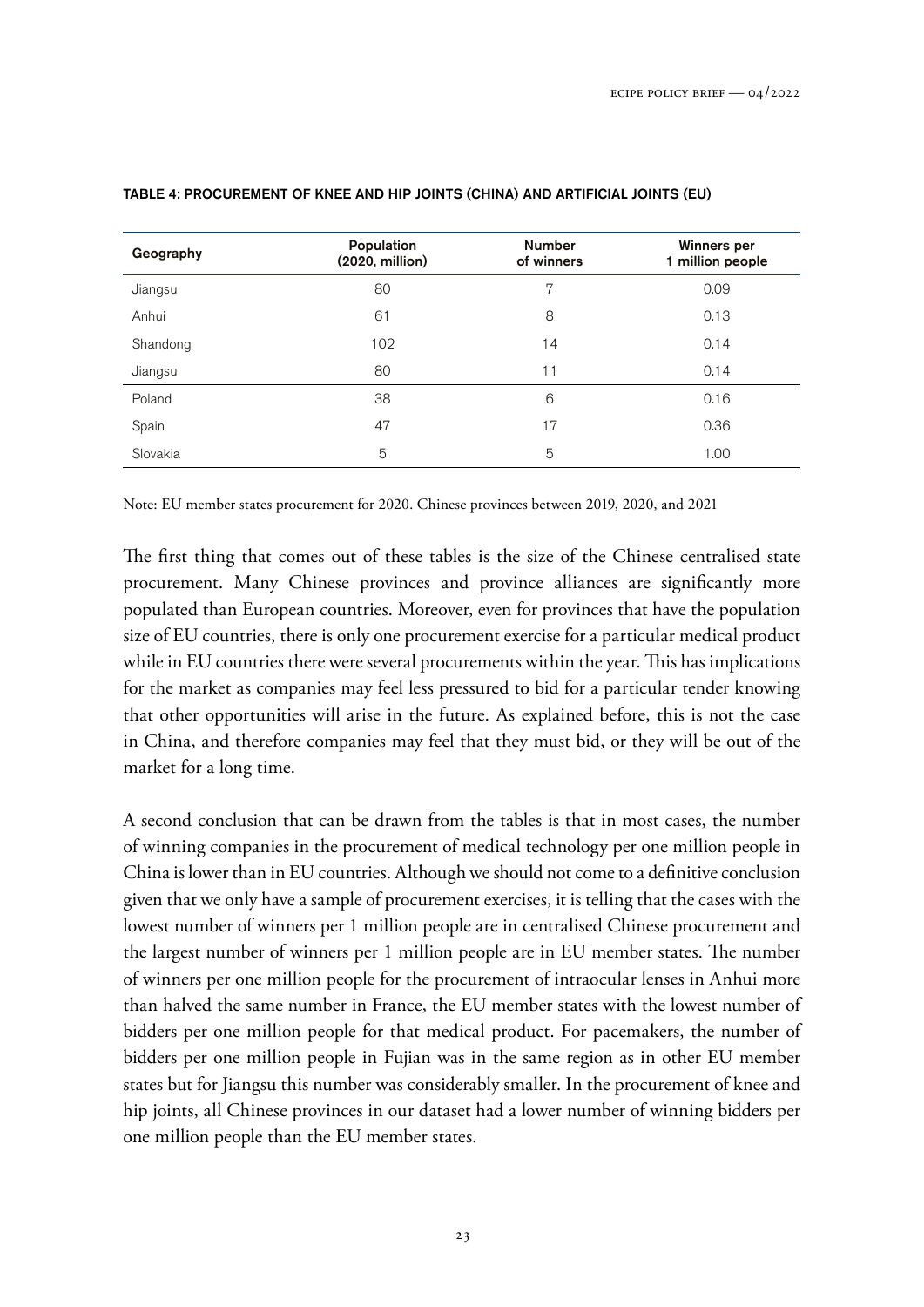As we will discuss in chapter four, the EU follows an active policy and practice to avoid monopsonistic behaviour, as there is an awareness that monopsonistic tendencies harm the long-term sustainability of the market. Thus, active steps are taken to maintain a higher number of suppliers such as the inclusion of quality criteria in procurement described before or setting several procurement rounds within the year. These policies have the objective of maintaining a healthy ecosystem of large and small companies. From the 33,000 medical technology companies in Europe, 95 percent were SMEs<sup>39</sup>.

# *3.5. Reduction of foreign suppliers*

As explained in section 3.1., centralised state procurement – which is the first step towards a monopsonistic market – can be easily captured by those who want to use it to support domestic manufacturers. In contrast to a decentralised system, centralised state purchasing – nationwide or in big provinces and cities – makes it easy and often attractive to pursue such industrial policy goals. One of the indicators of a market with monopsonistic features is that the buyer acquires so much power that it is able to add other objectives in addition to securing a lower price. In the case of China's market of medical technology, Chinese centralised state procurement directly reinforces China's industrial policy and allows for a development where state tenders increasingly form part of the goal to have Chinese firms rapidly grow their domestic market shares to the detriment of non-Chinese companies. Hence, China's monopsonistic strategy is not just a way to save healthcare costs but to drive the market to a particular shape.

Therefore, many non-Chinese medical technology companies are in a position where they are pushed to consider leaving the Chinese market altogether. Chinese imports of medical technology goods from the EU, the US, and Switzerland have declined in the past year. Moreover, the fall in Chinese imports of medical technology can especially be observed in the medical technologies that went through centralised state procurement. Products like syringes, needles, catheters, artificial joints, and pacemakers have experienced a steady fall in their annual growth of imports since 2015, and in 2020 it turned negative<sup>40</sup>. In relation to some of the products discussed in this paper, EU exports of catheters<sup>41</sup> to China went down by 3 percent while orthopaedic appliances<sup>42</sup> were reduced by 7 percent between 2020 and 2019. At the same time, Chinese exports of medical goods to the EU have exploded, mostly driven by the increase in EU imports of reagents for

<sup>39</sup> The European Medical Technology Industry in figures. 2021. MedTech Europe. Available at: [https://www.medtecheurope.org/wp-content/](https://www.medtecheurope.org/wp-content/uploads/2021/06/medtech-europe-facts-and-figures-2021.pdf) [uploads/2021/06/medtech-europe-facts-and-figures-2021.pdf](https://www.medtecheurope.org/wp-content/uploads/2021/06/medtech-europe-facts-and-figures-2021.pdf)

<sup>40</sup> Erixon, F., Guildea, A., Guinea, O., & Lamprecht, P. (2021). China's public procurement protectionism and Europe's response: The case of medical technology (No. 12/2021). ECIPE Policy Brief.

 $^{41}$  Product code 901839 "Needles, catheters, cannulae and the like, used in medical, surgical, dental or veterinary sciences (excl. syringes, tubular metal needles and needles for sutures)". Source: Eurostat.

<sup>42</sup> Product code 902110 "Orthopaedic or fracture appliances". Source: Eurostat.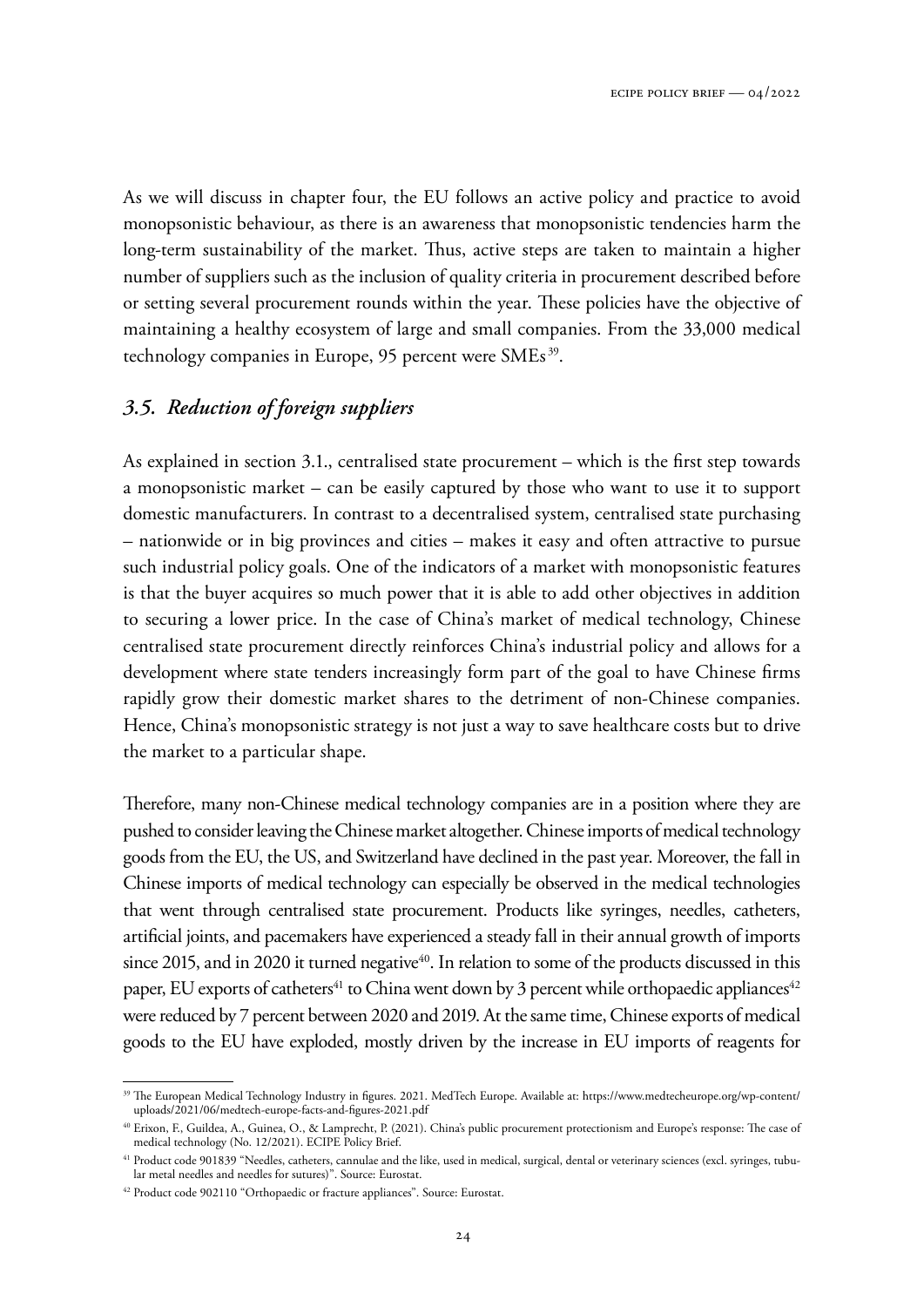COVID-19 testing<sup>43</sup>, and respirators and ventilators<sup>44</sup> made in China, but also Chinese-made scans<sup>45</sup> or X-rays machines<sup>46</sup> bought by EU hospitals.

Figure 4 presents the share of Chinese and non-Chinese companies winning tenders in the Chinese procurement of medical technology. We gather data from 41 individual tenders that include 449 winning bidders, out of which 32 percent were non-Chinese companies and 68 percent were Chinese companies. The figure shows that Chinese companies represented more than half of the winning bidders in 26 out of the 41 individual tenders. The underrepresentation of non-Chinese companies was particularly relevant in coronary stents and balloons, knee and hip joints, and catheters, and this underrepresentation appeared in procurements run by cities, individual provinces, and provincial alliances.





Source: IQVIA

<sup>43</sup> Product code 382200 "Diagnostic or laboratory reagents on a backing, prepared diagnostic or laboratory reagents whether or not on a backing, other than those of heading 3002 or 3006; certified reference materials". Source: Eurostat.

<sup>44</sup> Product code 901920 "Ozone therapy, oxygen therapy, aerosol therapy, artificial respiration or other therapeutic respiration apparatus, incl. parts and accessories". Source: Eurostat.

<sup>45</sup> Product code 901819. "Electro-diagnostic apparatus, incl. apparatus for functional exploratory examination or for checking physiological parameters (excl. electro-cardiographs, ultrasonic scanning apparatus, magnetic resonance imaging apparatus and scintigraphic apparatus)". Source: Eurostat.

<sup>46</sup> Product code 902290 "Apparatus based on the use of X-rays, for medical, surgical or veterinary uses (excl. for dental purposes and computer tomography apparatus)". Source: Eurostat.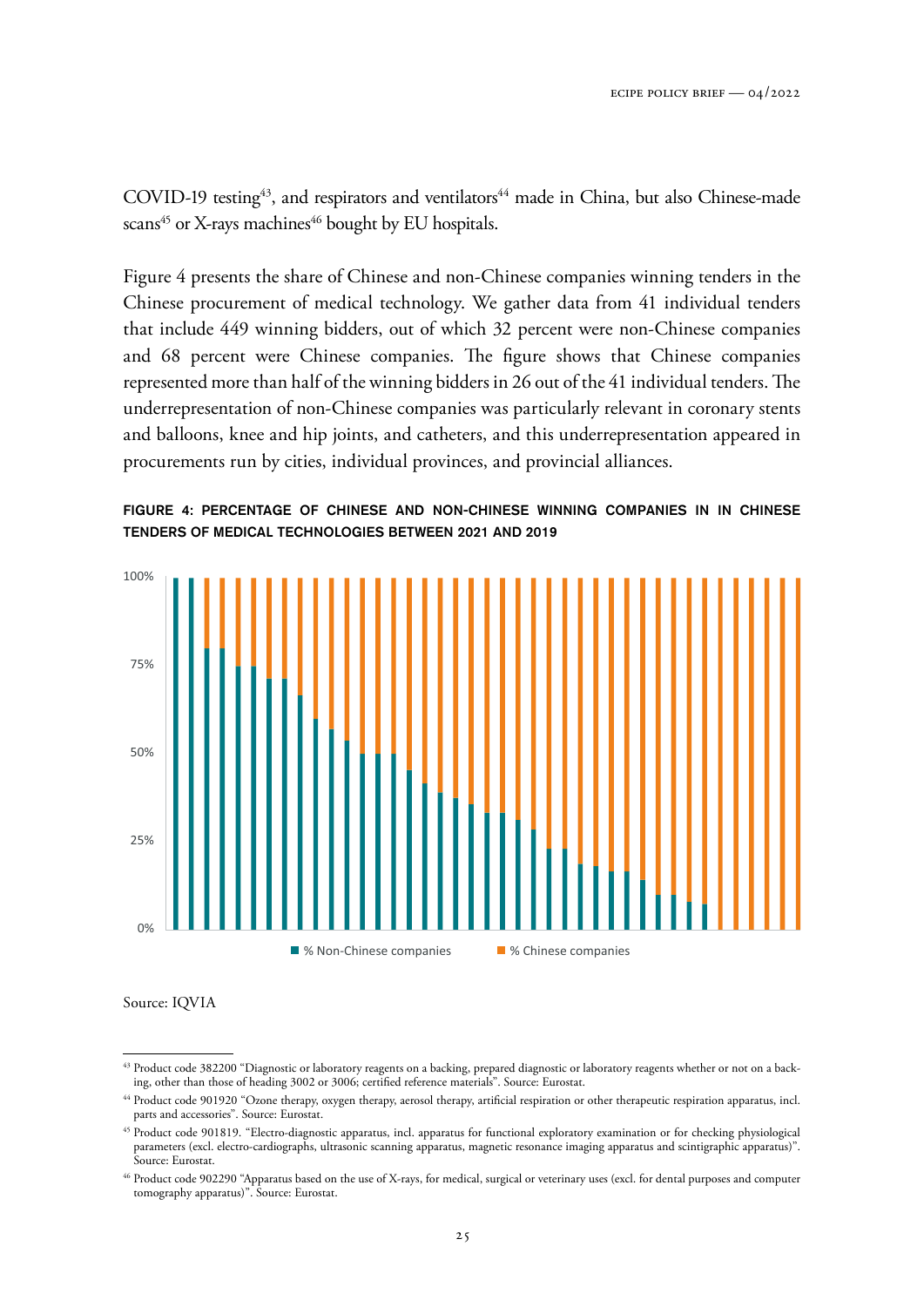The percentage of winning bidders is not the same as the percentage of actual sales. While some procurements may produce an even outcome in terms of the number of Chinese and non-Chinese winning bidders, the actual sales may be skewed in favour of the suppliers who promise to deliver more units at the most affordable price. In the case of the national stent tender procurement, non-Chinese companies represented 37 percent of the winning bidders but only 20 percent of the actual sales $47$ .

# 4. POLICIES TO TACKLE THE POWER OF MONOPSONY IN PUBLIC PROCUREMENT

Public procurement does not have to follow the Chinese recipe of centralised state procurement. In fact, the system of centralised state procurement is not what experts advise. There is a substantial body of evidence, research, and studies from international organisations, the EU, and research projects that recommend specific procurement policies that tackle the monopsonistic tendencies embedded in public procurement markets. The policy recommendations presented below stand in stark contrast to Chinese procurement practices in medical technologies. In the view of international organisations, as well as the European Commission and research projects like Euriphi<sup>48</sup>, a healthy procurement market makes appropriate specifications for the medical technology sector, and does not focus solely on prices but on competition and innovation in order to improve patient outcomes and manage the total costs of care.

# *4.1. Policy recommendations from international organisations*

The World Bank's good practices in public procurement go well-beyond cutting the price. In its recommendations, the Bank emphasises the importance of efficiency and quality for goods and services that are procured by the public sector<sup>49</sup>. It stresses the relevance of strong and transparent procurement programmes that build viable partnerships and collaboration between the private and public sector, which are open to firms of all sizes.<sup>50</sup> The World Bank also highlights the role of competition without lowering the number of firms in the market, and points to the need for a long-term view on how the market delivers continuous innovation.

<sup>47</sup> IQVIA (2021). China National VBP Impact Assessment in 2021.

<sup>48</sup> European wide Innovation Procurement in Health and Care. European Union's Horizon 2020 research and innovation programme. Accessed at: <https://www.euriphi.eu>

<sup>49</sup> The World Bank (2020, March 23rd) Global Public Procurement Database: Share, Compare, Improve! Accessed at: [https://www.worldbank.](https://www.worldbank.org/en/news/feature/2020/03/23/global-public-procurement-database-share-compare-improve) [org/en/news/feature/2020/03/23/global-public-procurement-database-share-compare-improve](https://www.worldbank.org/en/news/feature/2020/03/23/global-public-procurement-database-share-compare-improve)

<sup>50</sup> The World Bank (2020, April 14th) Procurement for Development Accessed at: [https://www.worldbank.org/en/topic/procurement-for-de](https://www.worldbank.org/en/topic/procurement-for-development#1)[velopment#1](https://www.worldbank.org/en/topic/procurement-for-development#1)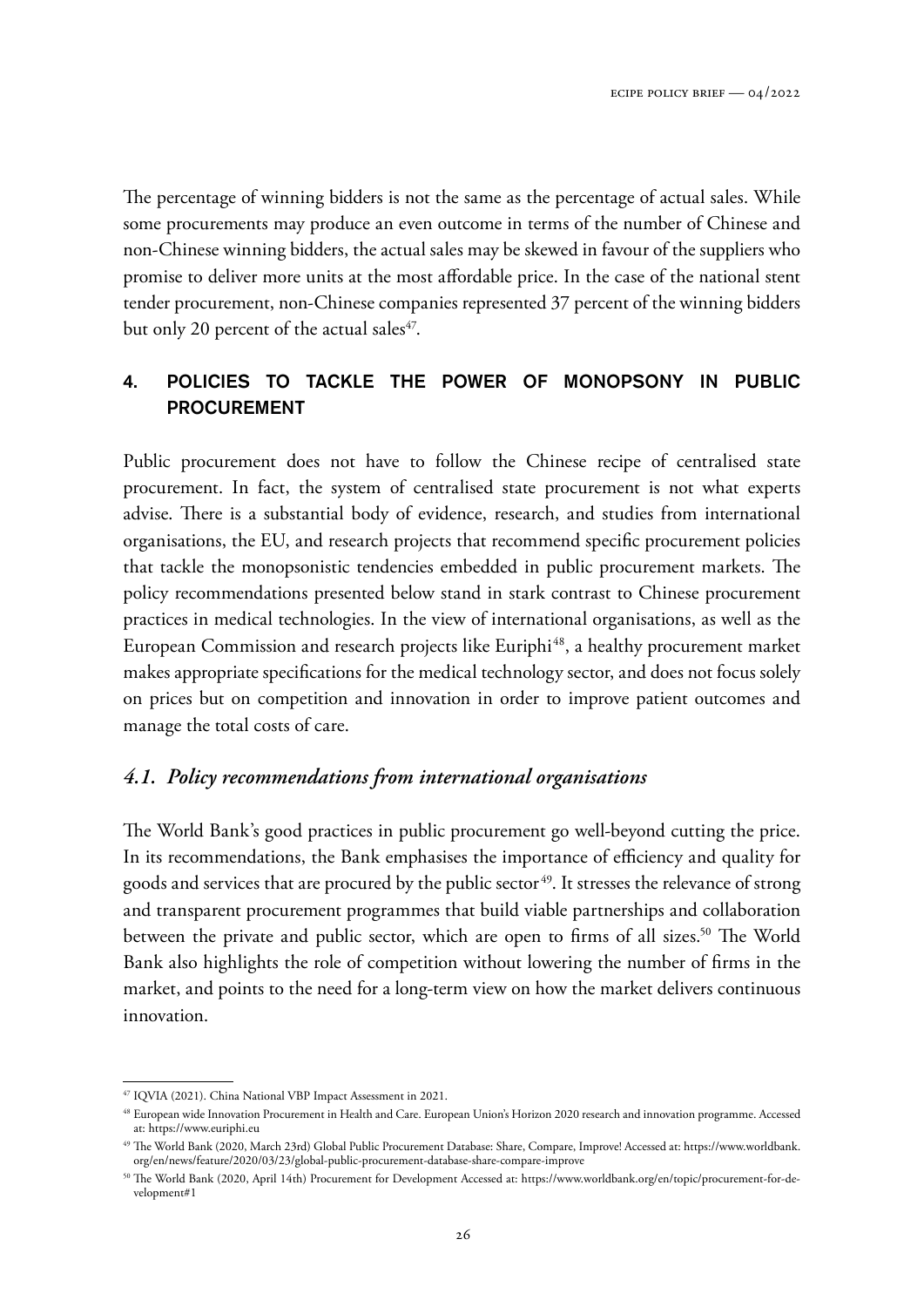Primarily, the World Bank promotes public procurement systems that encourage value rather than volume. By design, a value-for-money approach to public procurement should entice the right suppliers to participate, with better bids received. Value-for-money does not mean the outcome of the public procurement bid should be the lowest possible price.<sup>51</sup> As the Bank's own definition of value-for-money goes: "Price alone may not necessarily represent value for money"<sup>52</sup>.

The World Bank acknowledges that centralised procurement can offer potential advantages in lowering the cost of the goods. However, their experts also highlight that traditional procurement approaches, based on lowest price conforming bids, have led to failure in the past in managing risks associated with buying and operating medical equipment. The World Bank cites feedback from the market stating that manufacturers and suppliers are unable to offer the most innovative solutions where the buyer's focus is on the lowest cost conforming bid.<sup>53</sup> This precludes them from offering valued-added features to their bids as these are not recognised or credited. With a focus on lowest capital cost, suppliers are disadvantaged if their innovation involves necessary investments to deploy their medical technologies.

In the medical technology sector, the Bank has released material on procuring Medical Diagnostic Imaging (MDI) equipment.<sup>54</sup> The procurement of MDI equipment is moving rapidly towards value-based purchasing, which brings the focus on equipment that achieves the best healthcare outcomes, rather than equipment that simply satisfies technical requirements at the lowest possible price. The World Bank report emphasises the link between value-formoney in MDI equipment and innovation, which often improves the quality and efficiency of health services, thereby contributing to improved population health. The authors of the report also highlight the benefits of innovation such as decreasing waiting times, length of hospital stays, morbidity and mortality rates.

The Asian Development Bank (ADB) has set out guidelines for best practice in public procurement that largely endorse and adhere to the World Bank's recommendations. According to the ADB, "good procurement follows the principles of economy (best value for money), efficiency (does not delay the project), fairness (does not discriminate against bidders on the basis of nationality, for example) and transparency (what is involved, how it is done, and the results are public)." The ADB emphasises the importance of a "system

<sup>51</sup> The World Bank (2017, February) Project Procurement Strategy for Development: Short Form Guidance. Accessed at: [https://thedocs.](https://thedocs.worldbank.org/en/doc/123601488224013672-0290022017/original/ProcurementPPSDShortFormFeb2017.pdf) [worldbank.org/en/doc/123601488224013672-0290022017/original/ProcurementPPSDShortFormFeb2017.pdf](https://thedocs.worldbank.org/en/doc/123601488224013672-0290022017/original/ProcurementPPSDShortFormFeb2017.pdf)

<sup>52</sup> Procurement Guidance. Value for Money. Achieving VfM in Investment Projects Financed by the World Bank", page 1, World Bank, 2016 <sup>53</sup> Ibid.

<sup>54</sup> World Bank (2019, February) Medical Diagnostic Imaging (MDI) Equipment: Understanding how to procure medical diagnostic imaging equipment. Accessed at: [https://thedocs.worldbank.org/en/doc/494021551733716736-0290022019/original/ProcurementGuidanceHow](https://thedocs.worldbank.org/en/doc/494021551733716736-0290022019/original/ProcurementGuidanceHowcontractMedicalDiagnosticlmagingspecialist.pdf)[contractMedicalDiagnosticlmagingspecialist.pdf](https://thedocs.worldbank.org/en/doc/494021551733716736-0290022019/original/ProcurementGuidanceHowcontractMedicalDiagnosticlmagingspecialist.pdf)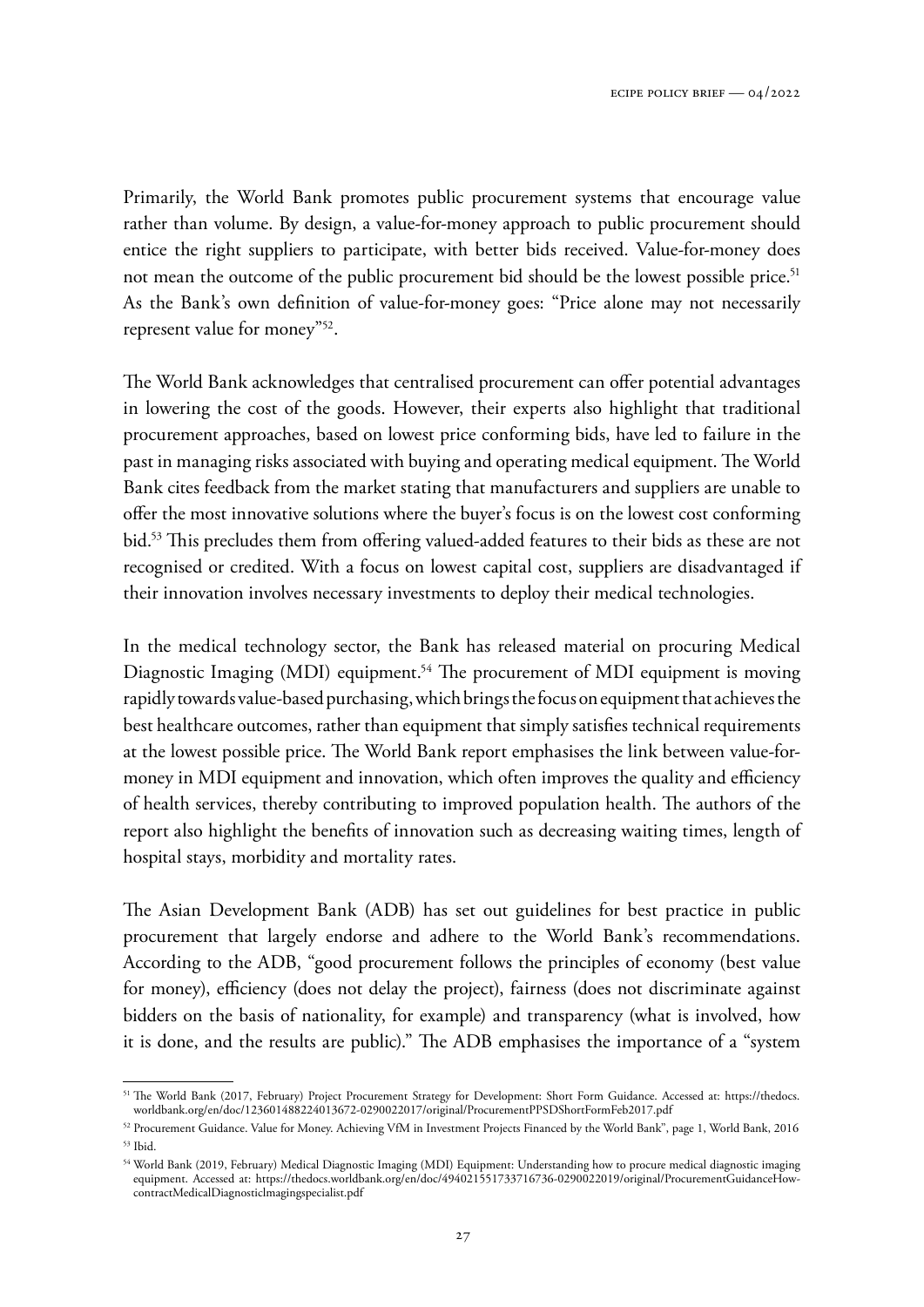that encourages as many qualified firms as possible can compete on the basis of price, while ensuring quality objectives are met." The ADB also discusses how procurement systems are sometimes used to address other commercial and social policy objectives, that measures are commonly incorporated in public procurement regulations to promote local business, develop small enterprises, further labour, and environmental standards, and assist disadvantaged groups. In principle, the ADB discourages these measures as it is felt they are best dealt with outside of the procurement system. Within the procurement system, collateral objectives are difficult to quantify, sometimes contradictory, and often contrary to the principles of fairness and obtaining best value for money.<sup>55</sup>

# *4.2. Policy recommendations from the EU*

The European Commission, in its public procurement strategy for the healthcare sector, explicitly notes the need to address imbalances of power between providers and procurers because of limited competition due to barriers to entry and the monopsony power of the buyer. To avoid these power imbalances, the EU stresses the need for competency and detailed understanding of current and upcoming medical technologies from procurement authorities. According to the European Commission, successful procurement depends on several essential pre-conditions, such as strong political commitment, clear rules, trust between collaborating parties, and price transparency.<sup>56</sup>

The EU is also in favour of adding additional policy goals to public procurement that go beyond medical care. For the European Commission, procurement is a "strategic instrument providing policy levers for achieving government policy goals, such as innovation, the development of SMEs and objectives like public health and greater inclusiveness." But in contrast to Chinese practices where public procurement has become a tool for industrial policy, the additional policy goals presented by the EU do not discriminate between domestic and foreign providers of medical technologies. In any case, the EU strategy acknowledges the risk of public procurement being captured by politics, and domestic companies' bids being judged more favourably than the rest of the competition. For that reason, the European Commission has invested in anti-corruption and governance tools focused on transparency, oversight, and accountability.

The EU Public Procurement Directive acknowledges the trend towards "aggregation of demand by public purchasers with a view to obtaining economies of scale, including lower

<sup>55</sup> Robert Rothery (n.d.) The Governance Brief: A Quarterly Publication, Governance and Regional Cooperation Division, Regional and Sustainable Development Department. Issue 3. Asian Development Bank.

<sup>56</sup> European Commission (2021) Public Procurement in Healthcare Systems: Fact Sheet Accompanying the Opinion of the Expert Panel on Effective Ways of Investing in Health. European Union.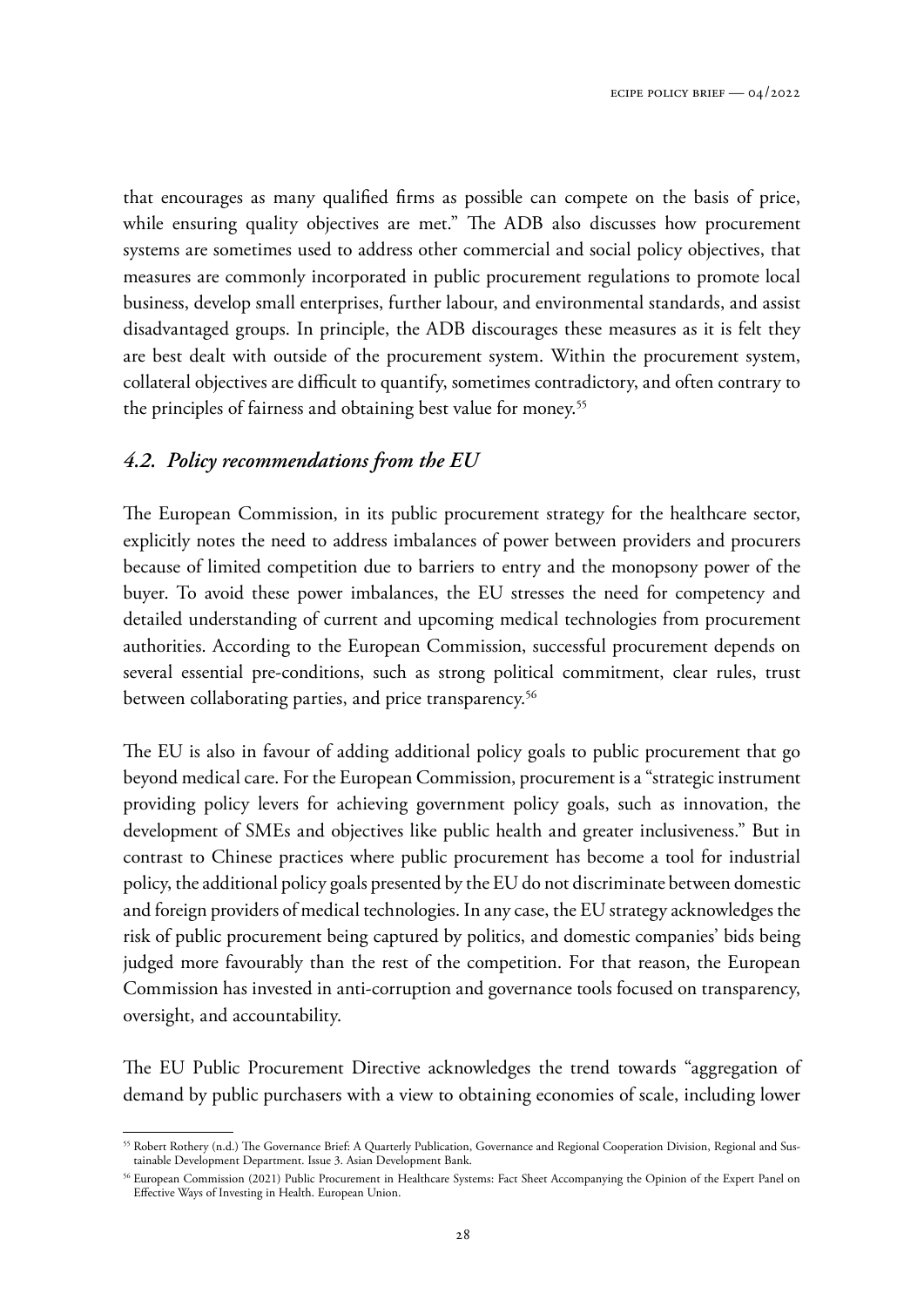prices and transaction costs". However, it recognises that "the aggregation and centralisation of purchases should be carefully monitored in order to avoid excessive concentration of purchasing power and collusion, and to preserve transparency and competition, as well as market access opportunities for SMEs" <sup>57</sup>. To that end, quality considerations are explicitly considered as an award criterion in many public tenders, as we saw in section 3.2, and contracting authorities are encouraged to "divide large contracts into lots" rather than aggregate demand in order to "better correspond to the capacity of SMEs"<sup>58</sup>. The policy outcome that is being pursued in Europe is one where the uptake of innovation – not just price – leads to a more resilient and sustainable healthcare.

European buyers and sellers of medical technologies share similar views with regards to the best procurement strategies in the health sectors. According to the Euriphi, a coordinating and supporting action funded under the EU's Horizon 2020 programme that gathered the views of European public procurement organisations and health and social care providers, contracting authorities should stimulate competition in order to reduce the dependency on a small number of suppliers and offer opportunities to smaller or new market players, who may be responsible for placing new technology on the market, to complete. <sup>59</sup>

# 5. CONCLUSION

The Chinese public procurement market in medical technology is becoming a monopsonistic market. A monopsony is equivalent to a monopoly, with the only difference being that in a monopsony, it is the single buyer who captures all the financial rewards of a contract.

The shift towards monopsony in the Chinese procurement of medical technology started in 2019 with its first centralised state procurement. Since then, this procurement policy has accelerated, and now includes several more medical technologies and centralised tenders on the national level. This procurement policy has led to price reductions, price convergence, a reduced reliance on many suppliers, and a reduction in the number of foreign suppliers.

 • **Price reductions** have been sustained across medical technologies, with price cuts exceeding 90 percent in some medical products. Since centralised procurement began in China, the average price reduction in our sample of medical technologies in 2019, 2020, and 2021 has been 50 percent, 64 percent, and 79 percent respectively.

<sup>57</sup> Directive 2014/24/EU of the European Parliament and of the Council of 26 February 2014 on public procurement. Recital 59.

<sup>58</sup> Directive 2014/24/EU of the European Parliament and of the Council of 26 February 2014 on public procurement. Recital 78.

<sup>59</sup> Euriphi (2020) European Cross-border Innovation procurement in health and social care: Legal Guidance. CMS.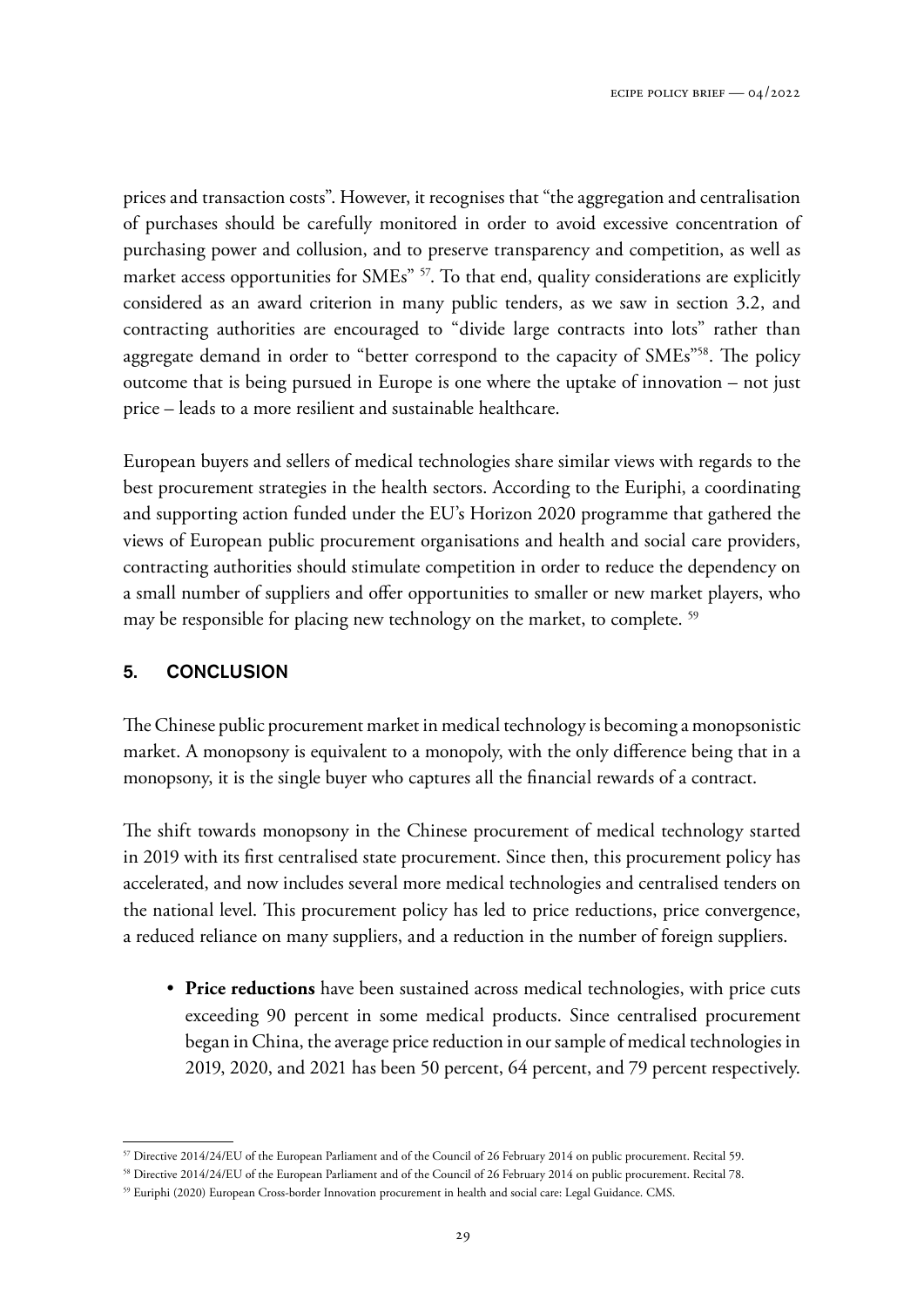- **Price convergence** can be observed as the distance between the average and maximum price reduction offered by sellers. Our analysis shows that the small differences between the average and the maximum price reduction indicates that prices are converging towards the price offered by the most aggressive bidder.
- **Reduction in suppliers** is a natural development in a monopsonistic market. As prices are driven down and converge, it becomes difficult for some companies to participate without making a loss or without reducing the quality of the complementary services, leading to a market with fewer participants. We have compared the number of winning companies per one million people across medical technologies in China and the EU, and showed that in most cases the number of winning companies in the procurement of medical technology per one million people in China was substantially lower than in EU countries.
- **Reduction in foreign suppliers** is not necessarily an outcome of falling and converging prices but the result of a deliberate policy choice by the Chinese government to favour its domestic industry. Beijing has clearly expressed its desire for sector consolidation and several provinces are outspoken about their policies to advance Chinese manufacturers through public procurement. There is a target for the share of the medical technology market for tier 2 hospitals that should be represented by Chinese suppliers in 2030<sup>60</sup>. Industrial policy moves in the same direction of concentrating the market upon Chinese suppliers. Hence, monopsony is a feature – not a bug – in China's industrial and procurement strategies. The analysis of the procurement data shows that Chinese companies represent more than half of the winning bidders in 26 of the 41 individual tenders of medical devices gathered in our dataset – a remarkable achievement considering that only a handful of Chinese companies belong to the group of the 50 largest manufacturers of medical technology in the world.

China's policies towards monopsony in the public procurement market of medical technology goes against the policy recommendations and best practice guidelines for procurement put forward by international organisations such as the World Bank, the Asian Development Bank, and the European Union. These recommendations heavily emphasize the importance of competition without lowering the number of firms in the market, underlining the need for a long-term view on how the market delivers continuous innovation. Therefore, they strive to establish a price that is fair and reflects the desire to promote innovation, competition, and dynamism. These recommendations stand in stark contrast with current Chinese

<sup>60</sup> U.S. Chamber of Commerce (2021). Understanding U.S.-China Decoupling: Macro Trends and Industry Impacts.